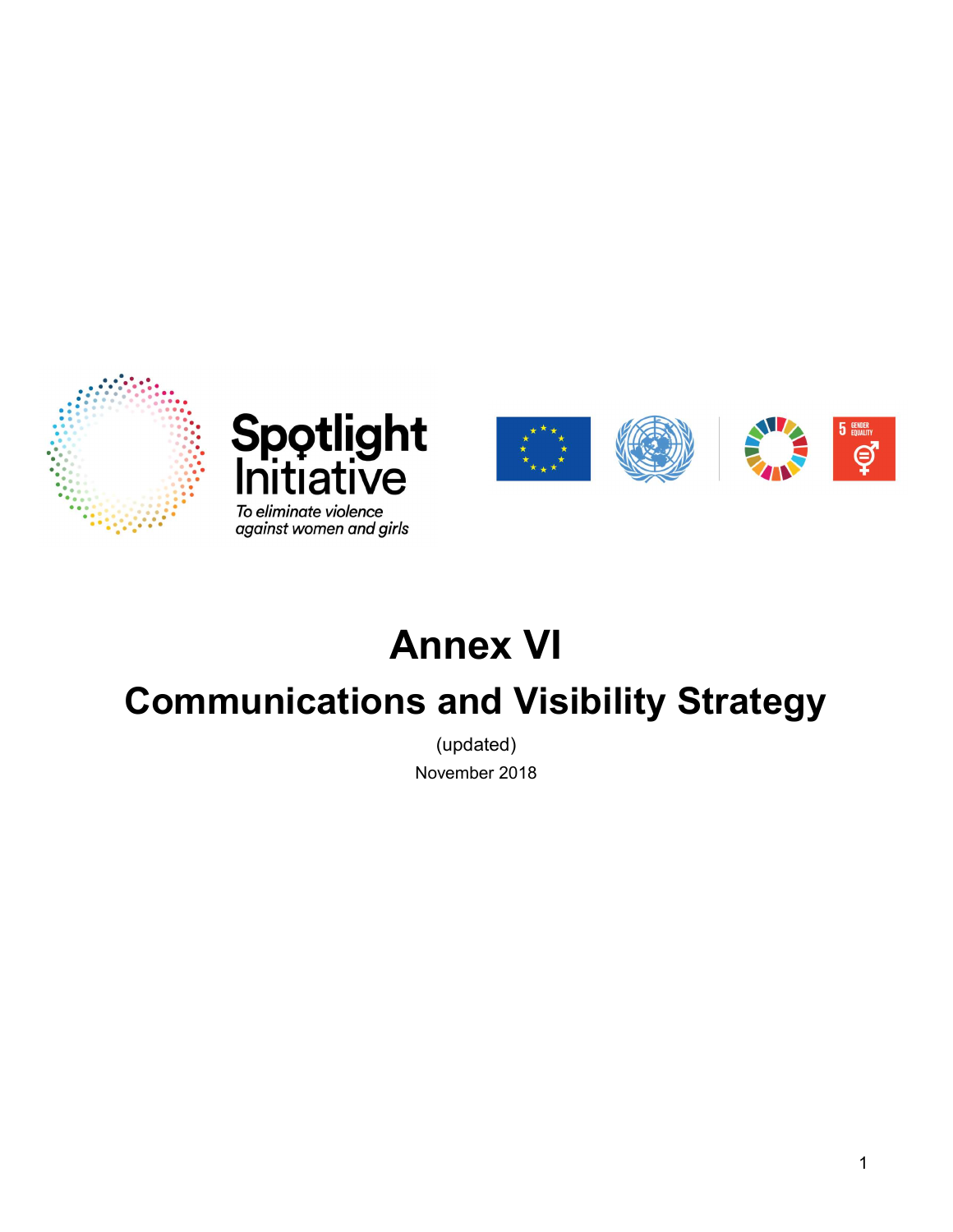#### Introduction

The Spotlight Initiative Communications and Visibility Strategy provides a framework for communications and visibility actions relating to those activities that are (co-) funded by the European Union (EU) via a United Nations multi-donors trust fund (UN MDTF) named the "Spotlight Initiative". lt is a living document, subject to constant review and change as deemed appropriate.

The Spotlight Initiative Communications and Visibility Strategy has been designed to ensure a credible and consistent flow of information about the Initiative, its partners — and most importantly — its impact on eliminating violence against women and girls (VAWG).

A Communications and Visibility Guide<sup>1</sup> has been developed by the Spotlight Initiative Secretariat to provide additional details and guidance on the Initiative's communications objectives, messages, audiences, content, channels, partnerships, branding, resources, monitoring and evaluation, and reporting requirements.

The strategy covers communications actions to be delivered in Europe, as well as in partner countries.

#### **Background**

Violence against women and girls is one of the most widespread, persistent and devastating human rights violations in our world today. VAWG currently exists in all countries, communities and nations and is one of the biggest impediments to the full realization of women and girls' human rights, as recognized in the 2030 Agenda for Sustainable Development.

As champions of the 2030 Agenda and women and girls' rights and empowerment, the EU and the UN are embarking on a new, global, multi-year initiative focused on eliminating all forms of violence against women and girls — the Spotlight Initiative. The Initiative is so named as it brings focused attention to this issue, moving it into the "spotlight" and placing it at the centre of efforts to achieve gender equality and women's empowerment, in line with the 2030 Agenda.

Consistent with the principles of the 2030 Agenda for Sustainable Development, the Spotlight Initiative will apply a rights-based approach and give particular attention to the most marginalized women and girls in order to 'leave no-one behind'. It will aim at galvanizing political commitments at the highest level and at providing large-scale targeted support, as well as at building new partnerships. It will also raise awareness of the widespread, persistent and detrimental impact of VAWG worldwide.

The Spotlight Initiative will focus the EU-UN intervention in 5 regional priorities areas:

- 1. Trafficking in human beings and sexual exploitation in Asia, including domestic workers
- 2. Domestic violence in the Pacific region
- 3. Sexual and gender-based violence in Africa
- 4. Femicide in Latin America

5. Domestic and family violence in the Caribbean region

<sup>&</sup>lt;sup>1</sup> Spotlight Initiative Communications and Visibility Guide (2018). Click to access. [https://goo.gl/pqd9Hy]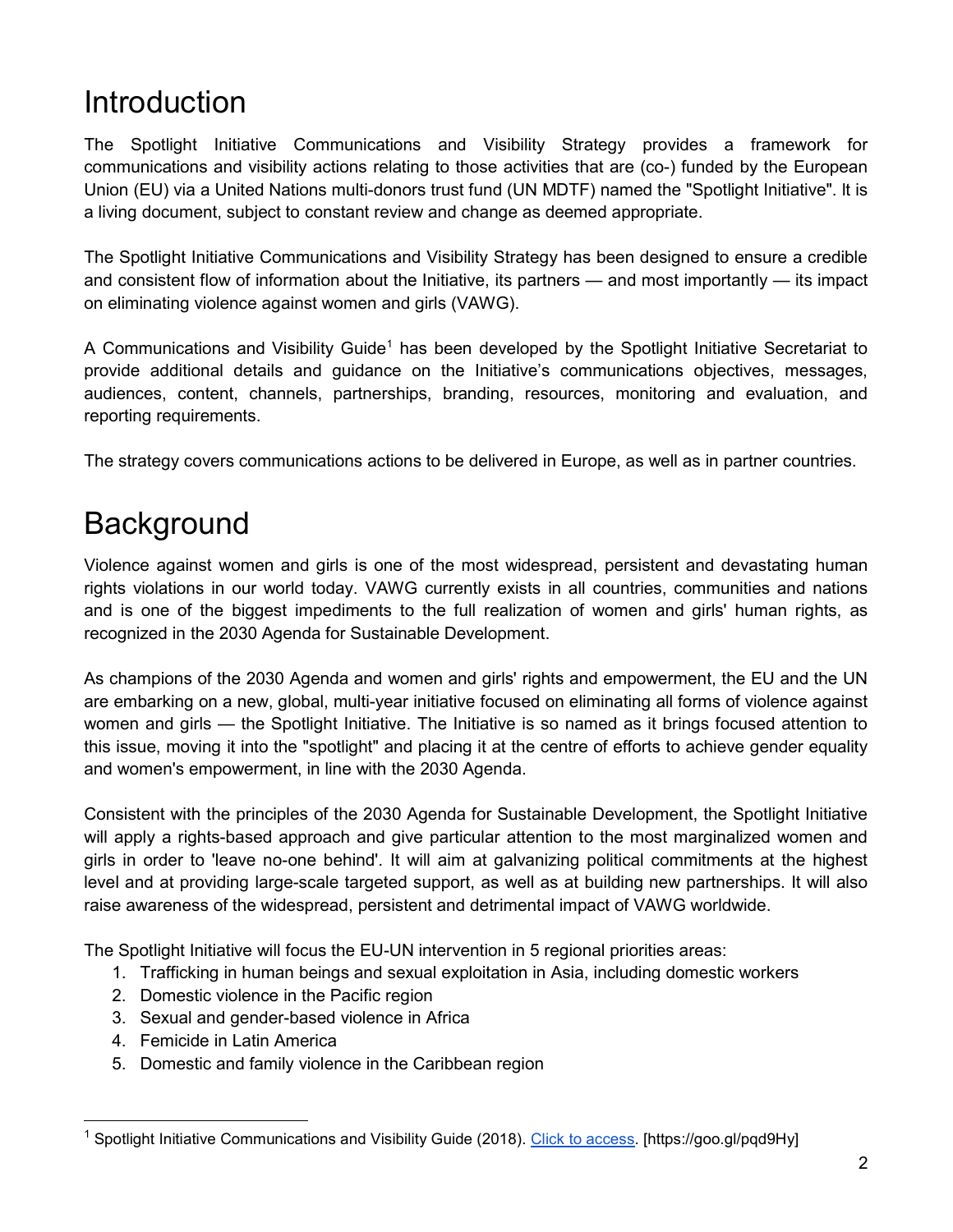These priorities will be implemented through specific regional and country level programmes. Each will have its own Communications and Visibility Plan, but all will reflect the lines taken under this visibility strategy.

#### Communications and Visibility objectives

The Spotlight Initiative has four mutually-reinforcing communications objectives:

- 1. Raise global awareness of violence against women and girls, harmful practices, sexual and reproductive health
- 2. Illustrate and promote the impact and results of Spotlight-supported interventions
- 3. Provide communications for development support to strengthen Spotlight Initiative's programme design and implementation
- 4. Ensure visibility for the Spotlight Initiative, its donors and partners

#### Target Audiences

Communications activities will target several different audiences at the global, regional and national levels. Audience identification and segmentation exercises will be led by Spotlight communications officers at the national level to ensure local relevance. Analysis will be conducted for each audience segment and the most appropriate content and channels will be identified.

Potential audiences include:

- Spotlight programme beneficiaries (women, girls, boys, men)
- traditional and religious leaders
- civil society organizations
- government entities
- youth groups and networks
- UN agencies
- EU delegations
- development partners
- donor publics
- EU members of parliament

Non-traditional audiences may include the private sector, groups facing multiple and intersecting forms of discrimination such as lesbian, gay, bi, trans, and intersex (LGBTI) youth, indigenous women, or non-health/gender government ministries.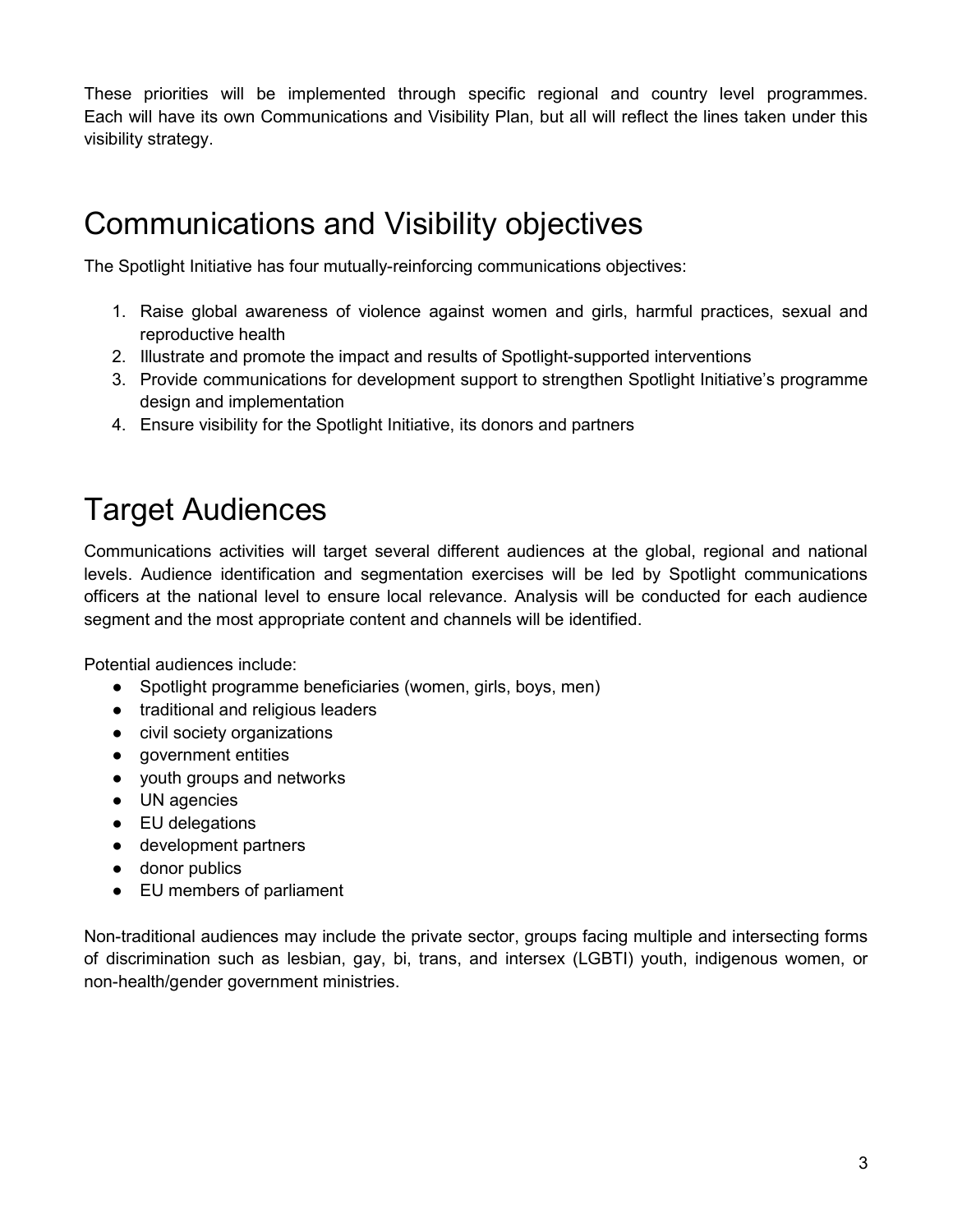# Key Messages

A set of global messages<sup>2</sup> have been developed by the Secretariat. These messages will be updated periodically.

#### List of Spotlight Initiative messages $3$

#### On violence against women and girls

- Violence against women and girls is one of the most widespread, persistent and devastating human rights violations in our world today
- 1 in 3 women worldwide have experienced physical or sexual violence
- 1 in 2 women killed worldwide in 2012 were killed by their partners or family
- 1 in 5 women and girls have experienced physical and/or sexual violence by an intimate partner within the last 12 months.

#### On the Spotlight Initiative

- The Spotlight Initiative is a global, multi-year partnership between European Union and United Nations to eliminate all forms of violence against women and girls.
- Launched with a seed funding commitment of €500 million from the European Union, the Initiative represents an unprecedented global effort to invest in gender equality and women's empowerment as a precondition and driver for the achievement of the Sustainable Development Goals (SDGs).
- The Initiative will respond to all forms of violence against women and girls, with a particular focus on domestic and family violence, sexual and gender-based violence and harmful practices, femicide, trafficking in human beings and sexual and economic (labour) exploitation.
- We know what needs to be done. The Initiative will address legislative and policy gaps, strengthen institutions, promote gender-equitable attitudes, and provide quality services for survivors and reparations for victims of violence and their families. Interventions will also strengthen systems for collecting data on violence against women and girls and empower women's movements.

 $\overline{a}$ 

<sup>&</sup>lt;sup>2</sup> Spotlight Initiative Global Messages. <u>Click to access</u> [https://goo.gl/jS5UvD]

 $3$  As of 13 November 2018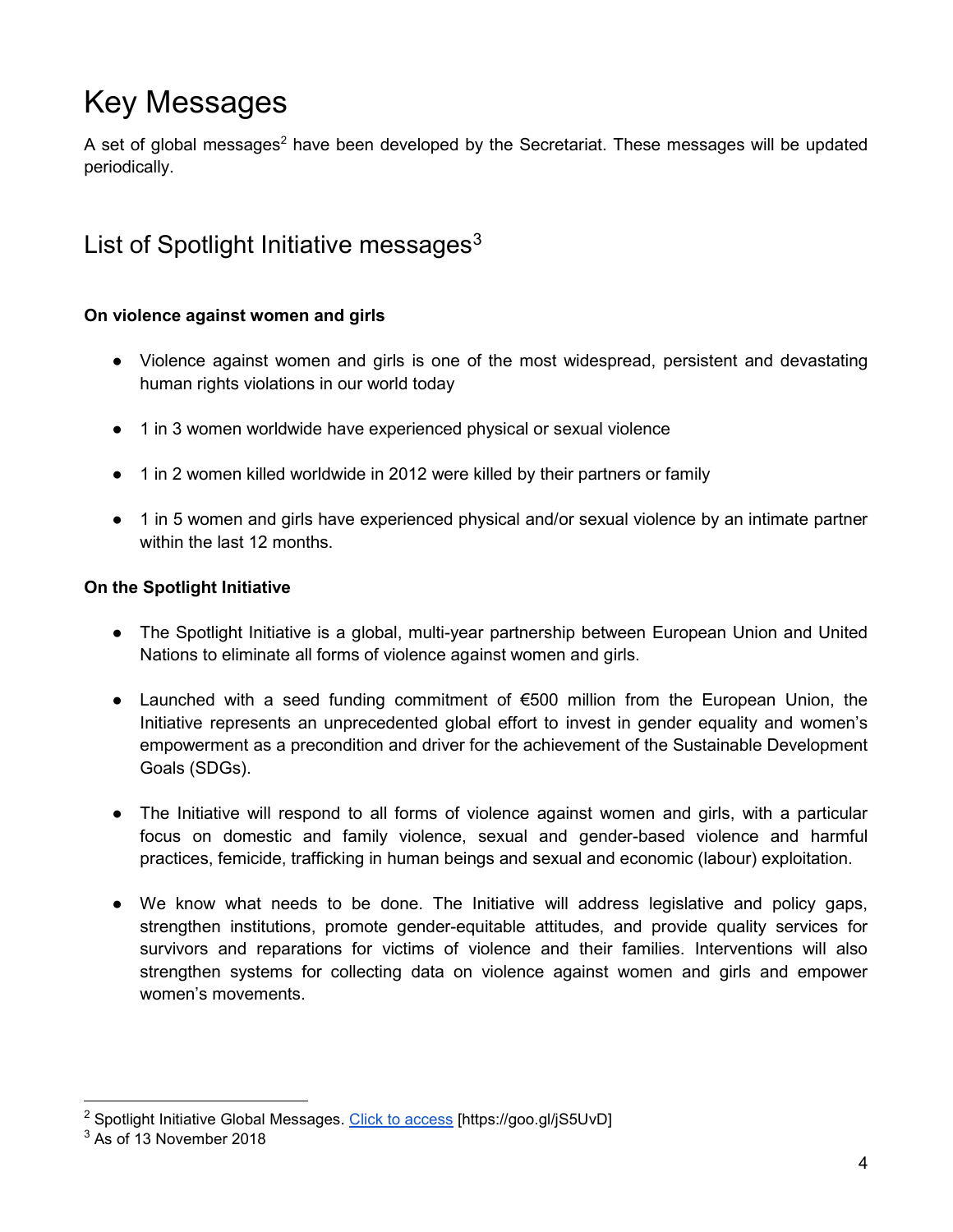- As a demonstration fund for action on the SDGs, the Initiative aims to demonstrate that a significant, concerted and comprehensive investment in gender equality can make a transformative difference in the lives of women and girls.
- With the Spotlight we want to spearhead a global movement and ensure women and girls can really shine.
- We want to work hand-in-hand with everyone from world leaders to the grassroots levels, government, civil society, private sector and other development partners – men and boys, women and girls.
- Raising public awareness and shifting mind-sets and cultures remains key.
- Attitudes and mind-sets are not eternal. We need to start engaging women and men in ensuring gender equality and building better societies together.
- Numerous countries still face a big challenge when it comes to implementing the positive laws that they have passed. For example: while female genital mutilation and cutting is prohibited in almost all of our partner countries, it is still widely practiced.
- This initiative will support concrete measures to end violence. We will give prominence to prevention, protection, and the provision of services, alongside broader efforts to ensure women's economic empowerment and their participation in all aspects of society.

#### **Activities**

All Spotlight communications and visibility activities will be focused on developing creative, relevant and high-quality content to feed communications channels. The main activities are outlined below:

- Story creation: Core to Spotlight's communication efforts will be the propensity to find, develop and curate impactful stories of the transformation in the lives of survivors and agents of change — the women and girls we serve. Stories will be developed using the Issue, Action, Impact model.
- Video production: Global audiences are increasingly turning to video to receive their daily dose of digital content. Spotlight will focus on producing social video content — video made specifically for social media platforms.
- Photography: High-quality photographs and images are critical components of any website or social media story. Spotlight will engage award-winning photojournalists and videographers on missions to capture moments that illustrate to impact of the Initiative.
- Infographics: Infographics are a visual representation of data and information. Well executed infographics can depict complex ideas and issues in simple interesting way for readers to easily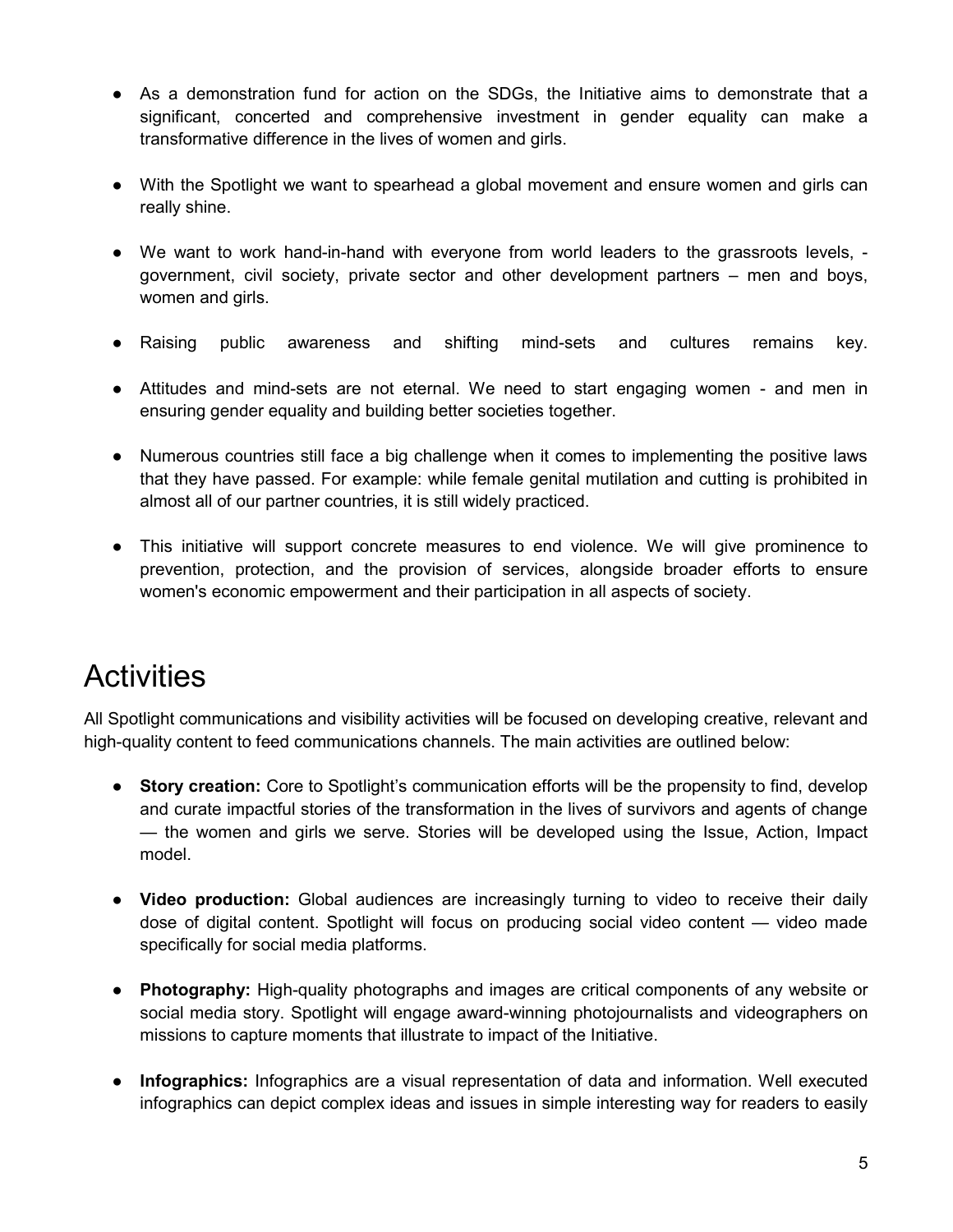digest. Infographics are an important tool on social media, where audience attention spans are short.

- Print and publications: The Initiative will produce factsheets, banners, posters and other printed materials to support communications and advocacy objectives
- Official communications: such as joint, interagency and regional press releases, statements and media advisories.

# Tools (channels)

Spotlight Initiative programmes will use the following channels to promote messages to their targeted audiences.

- Website: The Spotlight Initiative's web presence will be centralized under one website (www.spotlightinitiative.org). All administration, design, development, maintenance and backend support of the website will be managed by the Spotlight Secretariat. Content on the global section of the site will be a mix of original productions and content produced from core UN agencies, the EU and other partners, including CSOs. Locally administered regional and country-specific pages within the website will be available.
- Press and media: Newspaper articles, op-eds, television appearances and radio interviews can be powerful amplifiers to promote Spotlight's messages. Communications focal points will be responsible for developing local media contacts, cultivating relationships with journalists, media placements, and identifying good stories and new data to pitch to media outlets.
- Social Media: The only official hashtag of the Spotlight Initiative is #SpotlightEndViolence. Twitter is currently the only official social media platform used by the Initiative at the global level (@Spotlight VAWG). In close consultation with the Secretariat, regional and country-level communications focal points may determine which social media platforms to use based on their local contexts and capacity.
- Events: Publicity events, conferences, seminar and workshops will be organized to convene stakeholders and the media to bring attention to Spotlight's messages and issues. Examples of events to be organized include, national day celebrations, official UN commemoration dates, TED talk-style forums and report launches.
	- $\star$  National launches: High-level launch events will be organized to commemorate the start of each Spotlight Initiative country and regional programme.
- Celebrities (Spotlight Champions): Enlisting high-profile public figures such as musicians, actors, athletes, influencers and politicians to advocate for the Spotlight Initiative can be an effective way to bring media coverage and raise public awareness on the issue of violence against women and girls.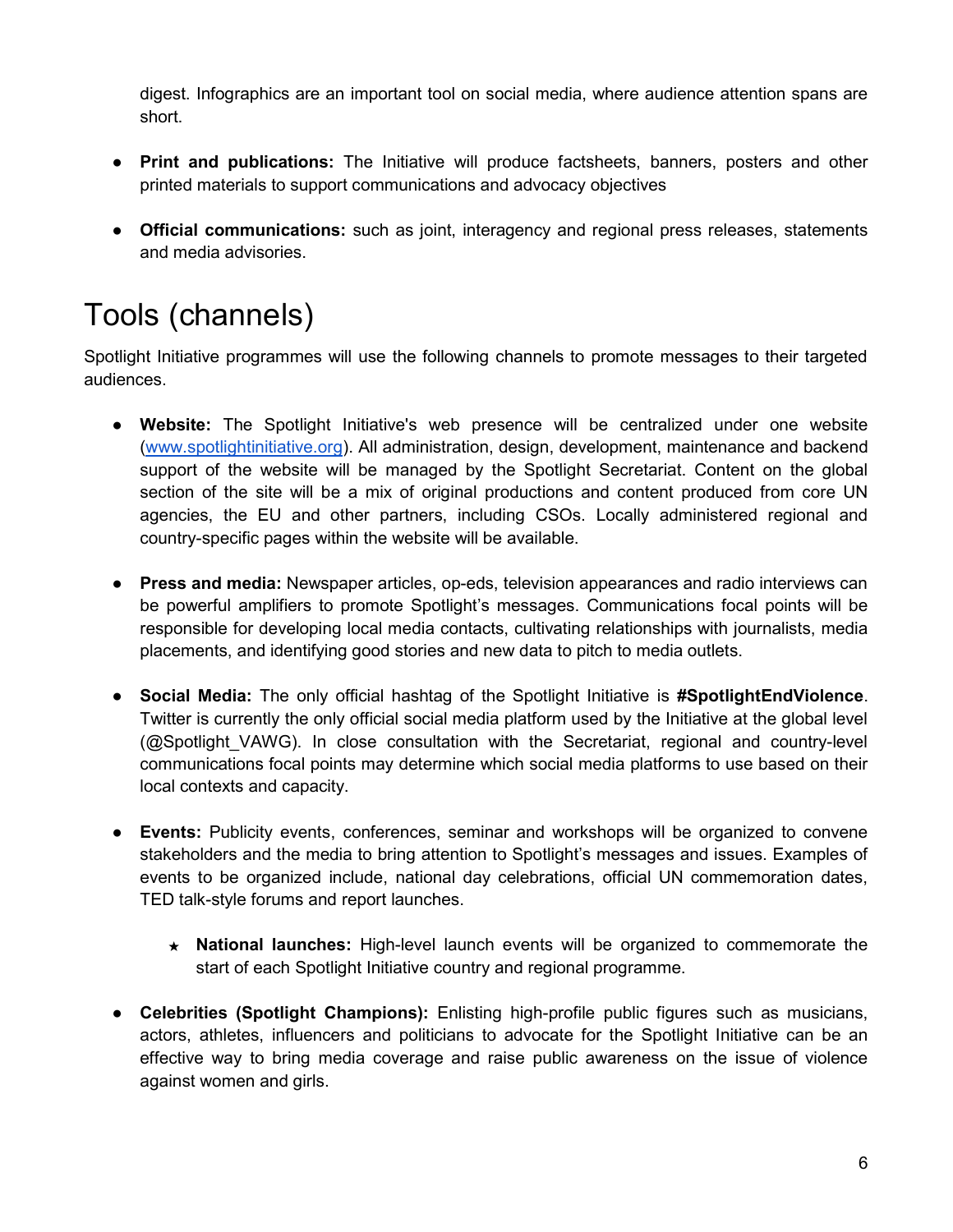Alongside top-level political leadership from Member States, the United Nations and European Union, the Initiative needs strong public figures to maximize its visibility and impact. "Spotlight Champions" should be personalities with a broad reach and worldwide recognizability, from diverse backgrounds, with a track-record of excellence in their fields and proven interest in defending and furthering human rights.

As part of its Communications and Visibility Strategy, the Spotlight Initiative plans to enlist a select number of high-profile celebrities and individuals to support achieving its overall communications objectives.

The Spotlight Champions Strategy<sup>4</sup> has been developed to guide the celebrity selection and engagement process.

● Newsletters: A periodic digital newsletter of Spotlight content will be produced and disseminated to selected audiences at the global level. Regional and national newsletters may also be developed under the guidance of the Secretariat.

| <b>Channel</b>     | <b>Content focus</b>                                                           |
|--------------------|--------------------------------------------------------------------------------|
| Website            | Stories that highlight the issue, action, impact of the Spotlight Initiative.  |
| Press and media    | New or interesting data<br>Impactful stories                                   |
| Social media       | Creatively educate, engage and converse with online communities                |
| <b>Fvents</b>      | Increase public awareness on VAWG<br>Support programme advocacy efforts        |
| Celebrities        | Third-party endorsement of the initiative<br>Increase public awareness on VAWG |
| <b>Newsletters</b> | Promote existing content across channels                                       |

### Branding

The Spotlight Initiative has its own distinct brand and identity. Its brand identity is formed from a Fibonacci sequence of circles. Set in the colours of the Sustainable Development Goals, the lightening inner colours give the impression of a spotlight shining into the centre.

The Spotlight brand identity was jointly developed by the United Nations and the European Union. The Spotlight brand conforms with UN and EU branding and visibility policies. The Spotlight brand should not be combined with any other logos or branding elements, including logos of UN agencies or EU delegations.

Spotlight Initiative brand guidelines<sup>5</sup> have been developed to support all communications efforts and activities. These Guidelines must be strictly adhered to.

<sup>&</sup>lt;sup>4</sup> Spotlight Champions Strategy (2018). Click to access [https://goo.gl/zDouHg]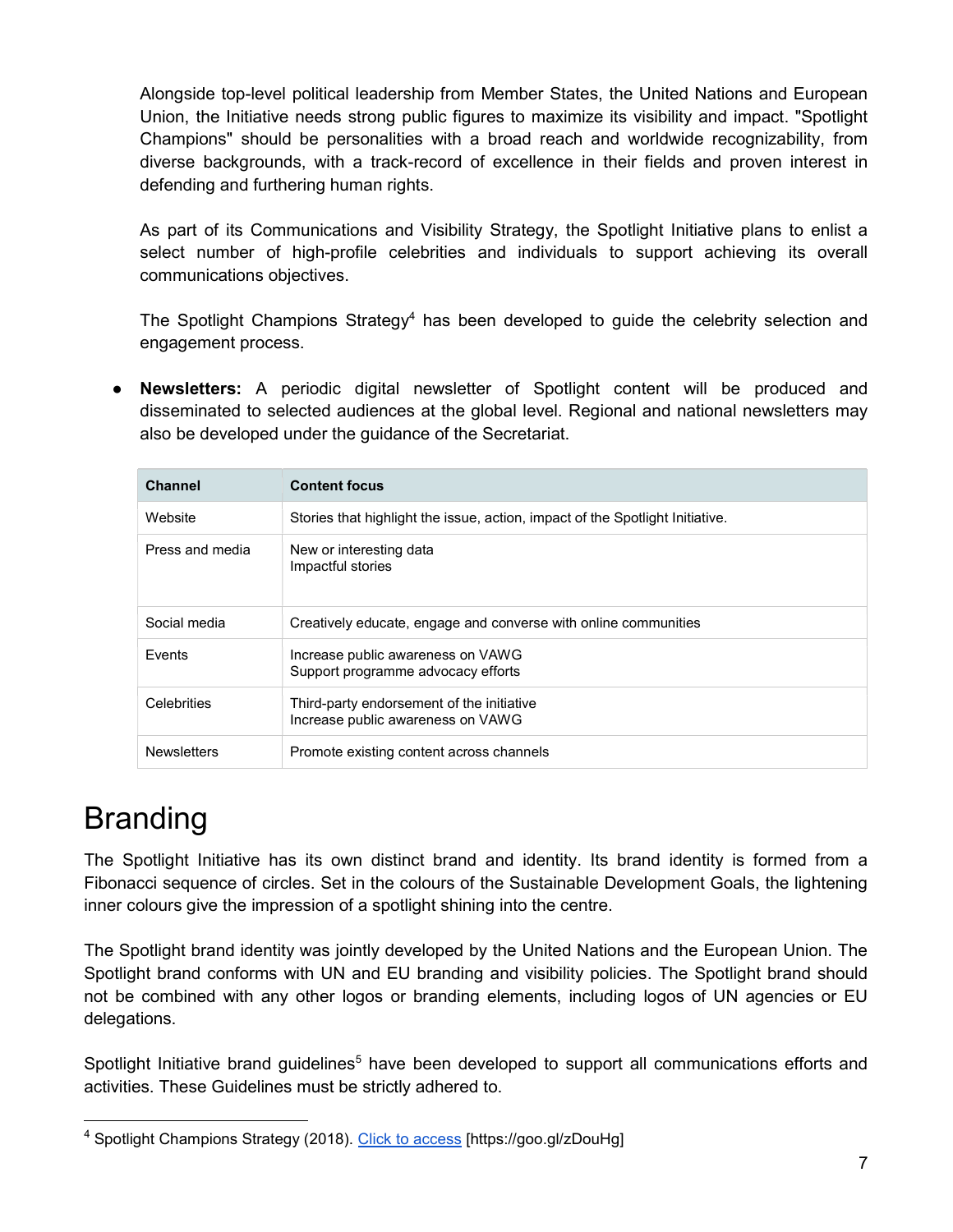### **Partnerships**

All the highest levels, Spotlight Initiative core agencies (UN Women, UNDP, UNFPA), UNICEF and the EU have committed to supporting the Initiative's communications and visibility objectives.

At the global level, the Secretariat will formalize a global communications reference group consisting of the Spotlight core agencies (UN Women, UNDP, UNFPA), UNICEF and the EU.

Communications officers in programmes countries will host regular meetings (with the communications focal points from Spotlight Initiative core agencies (UN Women, UNDP, UNFPA), UNICEF and the EU delegation to coordinate content development, messaging and other activities.

Communications focal points should also seek opportunities to partner with non-UN actors to increase messaging reach. Examples of non-UN partners may include journalists that write about gender issues, creative and public relations firms and popular private sector brands.

#### Monitoring and evaluation

A set of key indicators have been developed to monitor progress on the four communications objectives. Indicators extracted from the Spotlight Initiative Global Results Framework are identified by outcome numbers. (see Objectives section for more details).

- Key communications and visibility indicators (objective-level)
	- a. Outcome Indicator 3.1: Percentage of people who think it is justifiable for a man to (subject) beat his wife/intimate partner (to violence), by sex and age
	- b. Percentage of audience with accurate knowledge on the prevalence of [insert violence against women and girls focus area].
	- c. Percentage of audience with accurate knowledge of the Spotlight Initiative
	- d. Percentage of audience with a positive perception of the Spotlight Initiative
	- e. Output Indicator 3.3.3: Number of new and other media stories/reports that sensitively report on VAWG and GEWE more broadly
	- f. Output Indicator 3.2.2: Number of people reached by campaigns challenging harmful social norms and gender stereotyping
	- g. Output Indicator 3.2.5: Number of campaigns challenging harmful social norms and gender stereotyping, including of women and girls facing intersecting and multiple forms of discrimination, developed and disseminated
	- h. Output Indicator 3.3.1 Number of news outlets that develop standards on ethical and gender-sensitive reporting
	- i. Output Indicator 3.3.4 Number of journalists better able to sensitively report on VAWG and GEWE more broadly
	- j. Percentage growth of Spotlight audiences (segmented)
	- k. Percentage increase in Spotlight brand recognition

Regional and country teams may use additional indicators to monitor activities. Below is a

<sup>5</sup> Spotlight Initiative Branding Guidelines (2018). Click to access [https://goo.gl/qyuoCM]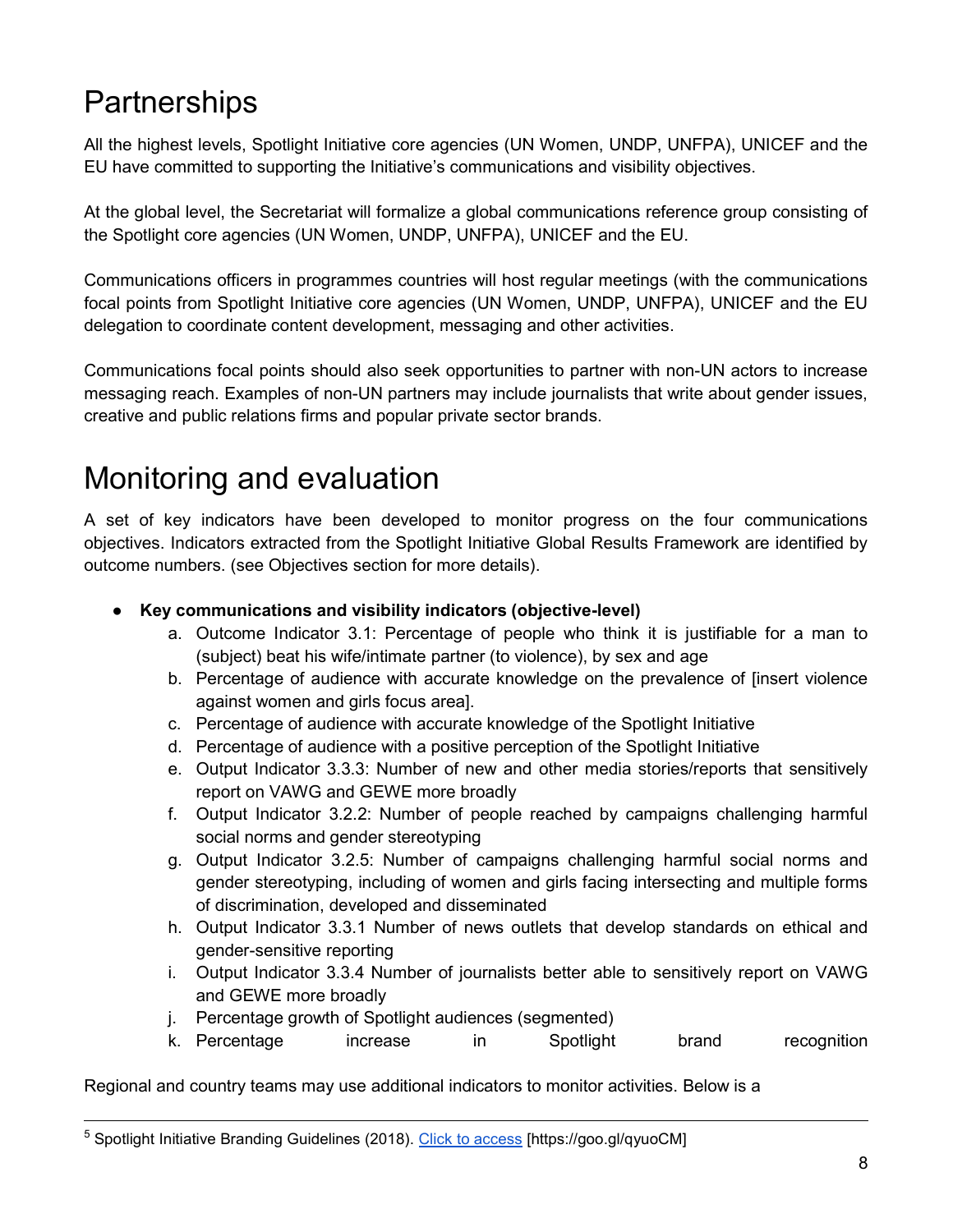Suggested non-exhaustive list of activity-level indicators<sup>6</sup>:

- Press and media: number of media hits, number of articles published
- Social media: Number of followers or subscribers, social media engagement (impressions/likes/shares)
- Newsletters: Number of subscribers, open rate, click rate, unsubscribe rate, location of subscribers, content popularity, qualitative feedback (via surveys)
- Events: Number of events, number of event attendees, type of attendee, including job type or sector, qualitative feedback (via survey)

In addition to qualitative feedback surveys, there are several online tools that are readily available to support communications channel monitoring and evaluation efforts. Here are a few examples below:

- Website traffic: Google Analytics
- Media mentions: Meltwater, Mention, Cision
- Social media engagement: Twitter analytics, Facebook analytics, Hashtracking
- Event participation: Eventbrite, Event Smart, Eventzilla, Slido
- Newsletter management: MailChimp, Constant Contact, SendinBlue
- Video: YouTube analytics, Vimeo analytics

### Roles and responsibilities

#### Global

- The execution of this Communication and Visibility Strategy will be led by the Spotlight Initiative's Global Communications and Visibility Officer, in close collaboration with the communications focal points within the UN Department of Public Information and the three core UN agencies, as well as with all participating UN agencies, in close collaboration with the European Commission (DG DEVCO in the lead).
- The Secretariat will nurture a community of practice for Spotlight communications focal points, with the goal of sharing experience, identifying challenges and developing capacities to overcome them.
- An annual Global Communications and Visibility Plan will be developed for the following 12 months, for approval by the Operational Steering Committee.
- All engagement, management and coordination of Spotlight Champions will be led by the Communications and Visibility Specialist in the Spotlight Initiative Technical Unit. All administration, design, development, maintenance and backend support of the Spotlight Initiative website will be managed by the Spotlight Secretariat.

#### Regional/country

● Each Spotlight Initiative regional/country programme should have a minimum of one dedicated communications officer to lead and coordinate communications and visibility efforts.

<sup>&</sup>lt;sup>6</sup> Adapted from: Communications monitoring, evaluation and learning toolkit, Overseas Development Institute (2018)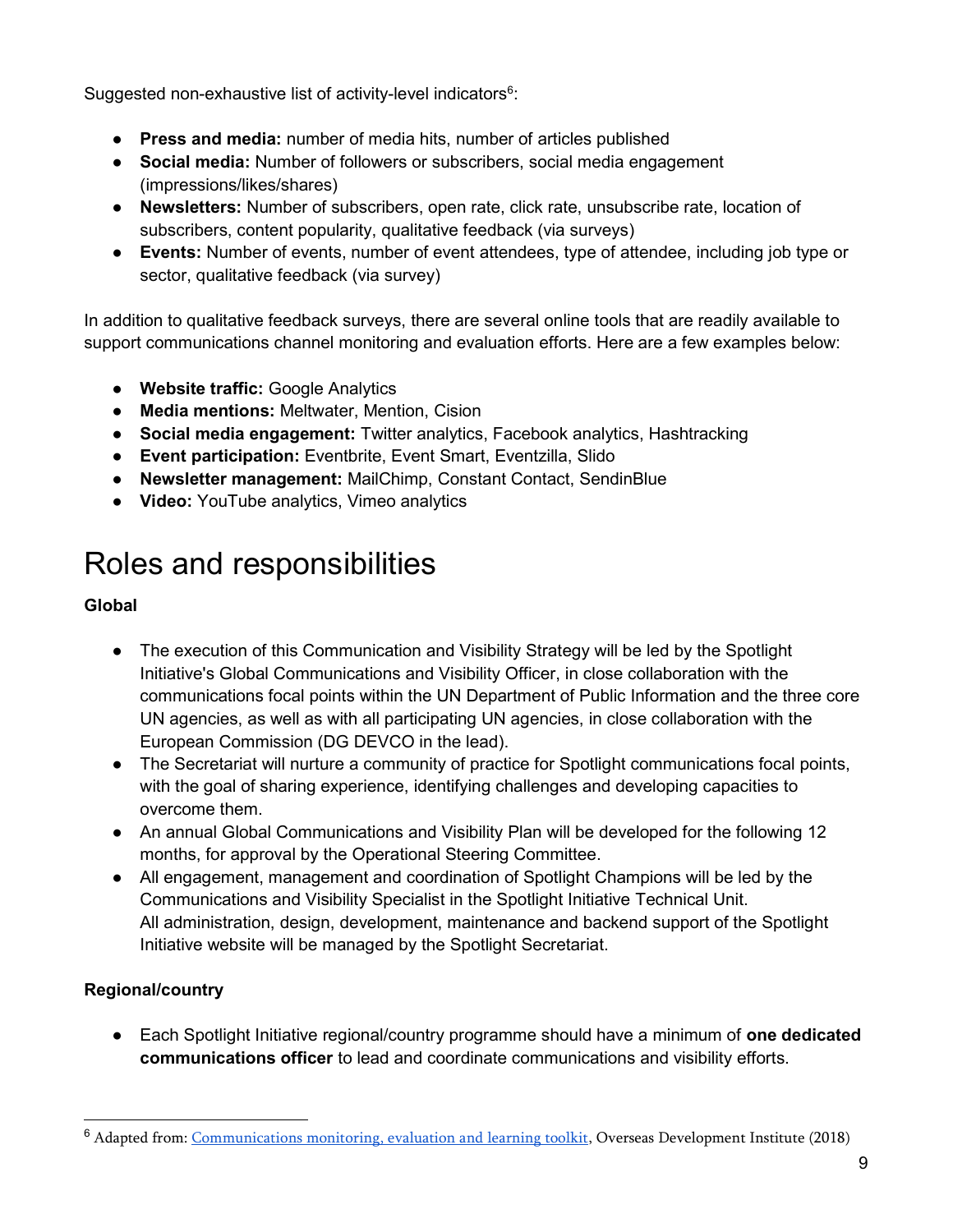- The communications officer may be located in the UN Resident Coordinator's Office or within a Recipient UN Organization (RUNO). Technical support and training for communications officers will be provided by the Secretariat.
- Every year, Communications and Visibility Action Plans will be submitted to the Secretariat for the following 12 months, for approval by the Operational Steering Committee.
- Communications and Visibility Action Plans are also expected for each country and regional investment plan consistently with the overall budget, narrative and framework.
- All regional and country-level Communications and Visibility Plans should be developed using the Communications and Visibility Guide and its related tools and templates as main inputs. Communications focal points will be responsible for generating local content to feed communications channels.
- All country and regional communications officers are expected to coordinate national high-level launch events at the onset of programming.

### Budget

The Communication and Visibility Strategy will form part of the overall budget and work plan of the Initiative secretariat.

All Spotlight regional and country programmes have dedicated budgets and funds to support communications and visibility activities (see annex 2 of all Spotlight Initiative programme documents).

### Guiding principles

Some of the guiding principles of the proposed communication and visibility strategy are as follows:

- Multidimensional: The outcomes and impact of the programme need to be shared with a wide range of stakeholders, from policymakers to concerned government officials and from donors and implementing partners to beneficiary communities. Considering this, a multidimensional approach will be employed, catering to the specific needs of target groups and locales.
- Collaborative: Views of all stakeholders will be accommodated before finalizing the strategy to ensure maximum support from them going forward.
- Coordination: The Communications and Visibility Strategy will be spearheaded by the Global Communications and Visibility Officer of the Initiative, in close collaboration with the communications focal points within the UN Department of Public Information, the core agencies and each of the participating UN agencies. While this is a multi-faceted Initiative that will be implemented in a number of regions/countries, there will be a need to ensure that work-flow, branding and products are aligned with the overall global Communications and Visibility Strategy.
- Sustainable: A key focus will be on documenting the Initiatives' progress, achievements and impact, so they can be replicated by implementing partners, communities and current donors,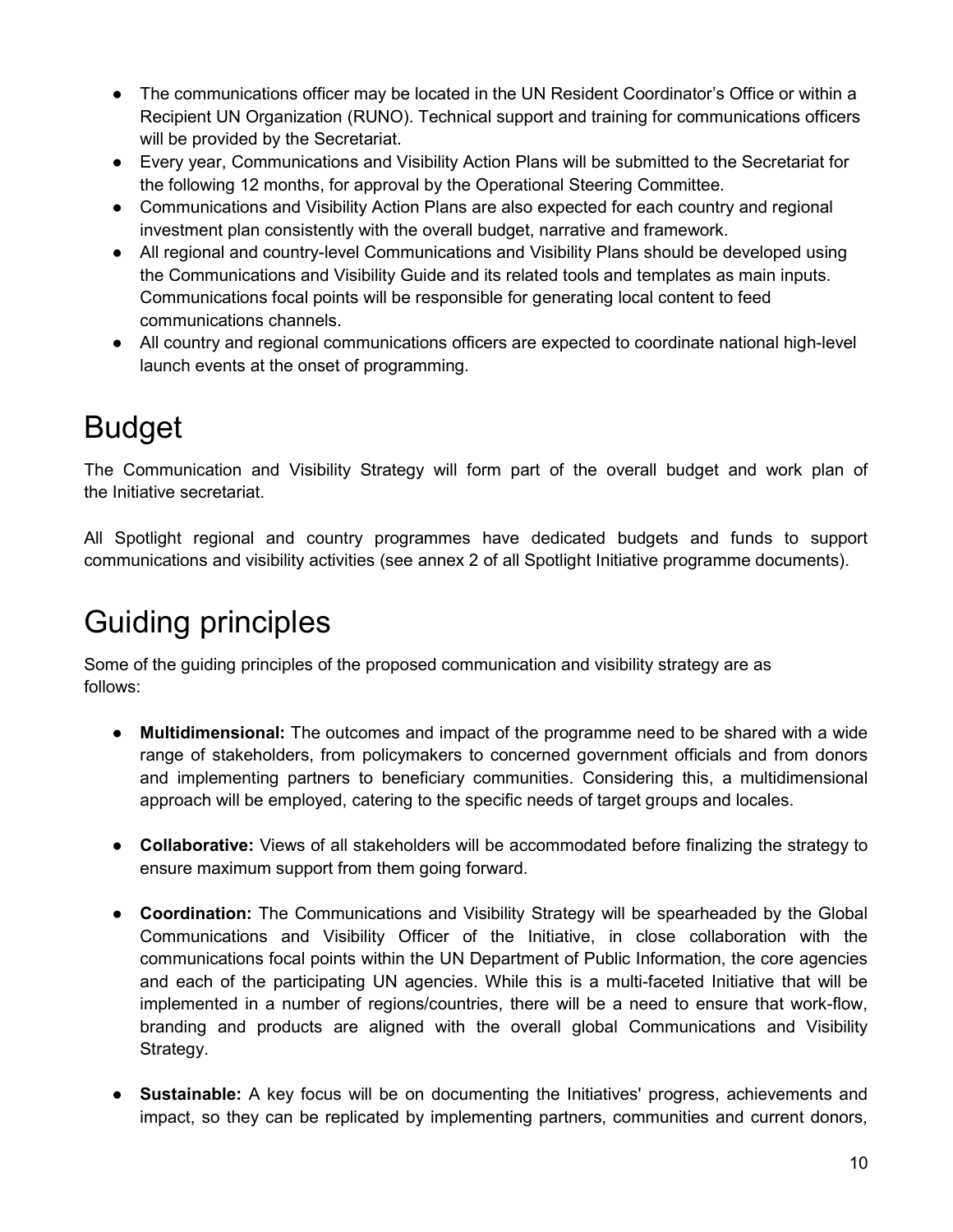as well as showcased to seek financial support from new funders, thus ensuring continuity and sustainability.

• Age-Sensitive: The proposed Strategy will use a youth perspective and apply this lens to all materials developed under the Initiative, as well as the language used in communication.

#### **Contacts**

For more information on the Spotlight Initiative, please visit: www.spotlightinitiative.org

UN media contacts Koye Adeboye | Spotlight Initiative Secretariat | +1 646 781 4768 | adekoyejo.adeboye@unwomen.org

EU media contacts Hanna Cole | DEVCO Communication Unit | +32 2 29 67930 | Hannah.COLE@ec.europa.eu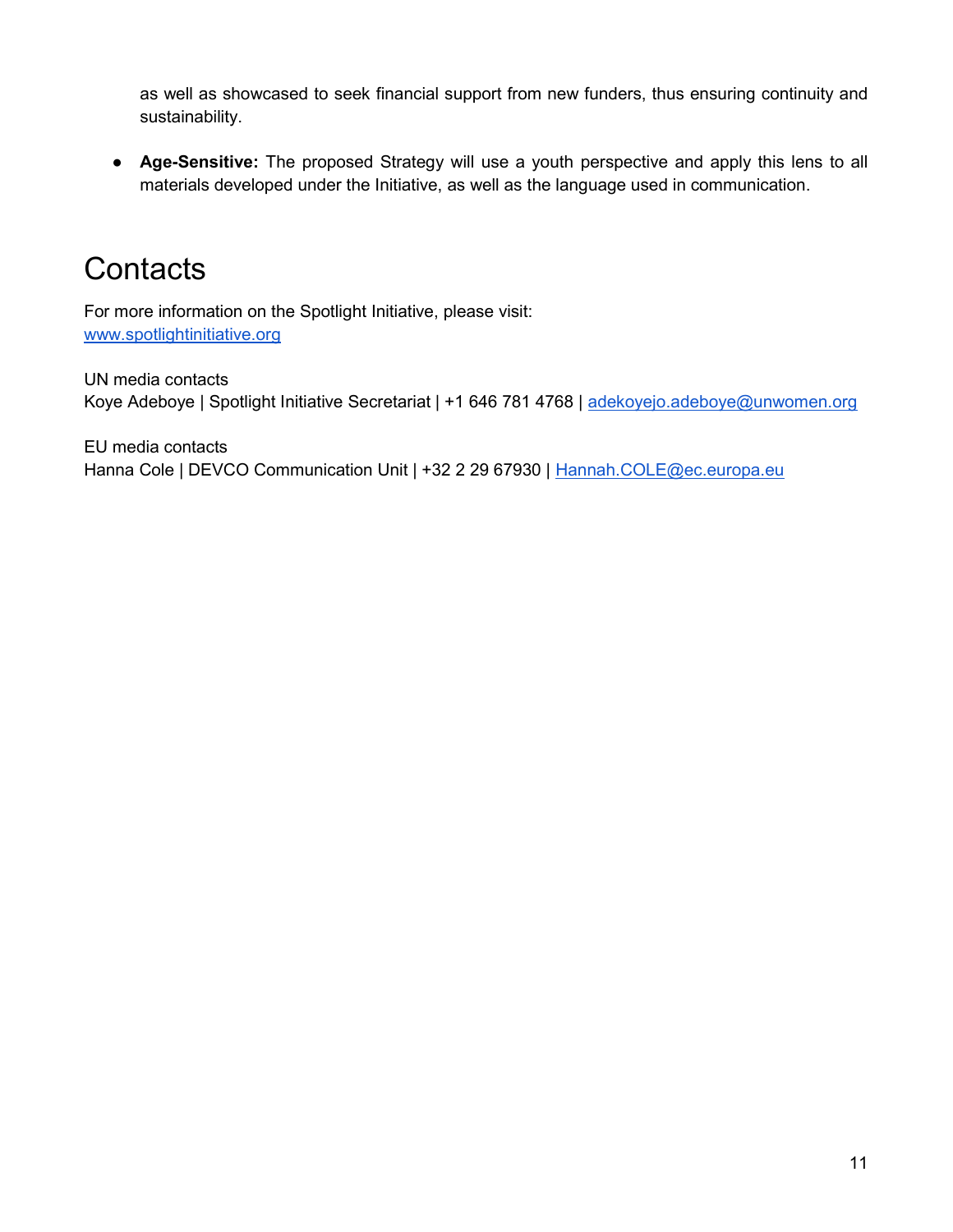### Regional and country communications and visibility summaries

| Asia                        |                                                                                                                                                                                                                                                                                                                                                                                                                                                                                                                                                                                                                                                                                                                                                                                                                                                                                                                                                                                                                                                                                                                                                                                                                                                                                                                                                                                                                                                                                                                                                                                                                                                                                                                                                                                                                                                 |
|-----------------------------|-------------------------------------------------------------------------------------------------------------------------------------------------------------------------------------------------------------------------------------------------------------------------------------------------------------------------------------------------------------------------------------------------------------------------------------------------------------------------------------------------------------------------------------------------------------------------------------------------------------------------------------------------------------------------------------------------------------------------------------------------------------------------------------------------------------------------------------------------------------------------------------------------------------------------------------------------------------------------------------------------------------------------------------------------------------------------------------------------------------------------------------------------------------------------------------------------------------------------------------------------------------------------------------------------------------------------------------------------------------------------------------------------------------------------------------------------------------------------------------------------------------------------------------------------------------------------------------------------------------------------------------------------------------------------------------------------------------------------------------------------------------------------------------------------------------------------------------------------|
| Programme                   | <b>Communications and visibility priorities</b>                                                                                                                                                                                                                                                                                                                                                                                                                                                                                                                                                                                                                                                                                                                                                                                                                                                                                                                                                                                                                                                                                                                                                                                                                                                                                                                                                                                                                                                                                                                                                                                                                                                                                                                                                                                                 |
| <b>ASEAN</b><br>Safe & Fair | Communication activities will be scheduled around project implementation milestones, close<br>collaboration with EU counterparts (HQ and EU delegations) and the EU-UN Spotlight Initiative<br>through UNDP, trustee of the Multi Partner Trust Fund (MPTF) to maximize visibility. Activities will<br>be geared to provide overall communication support to the Project through the development of<br>information products (aligned to the different target groups) that are disseminated physically<br>through knowledge sharing events, on ILO and UN Women's website and through the use of social<br>media. The project will also share communication products with EU delegations, EC Headquarters<br>and the UN MPTF Office as well as with key partner organizations through international networks<br>including the Global Forum on Migration and Development (GFMD), the Global Migration Group<br>(GMG), the International Trade Union Confederation (ITUC), the International Organisation of<br>Employers (IOE), the International Confederation of Private Employment Agencies (CIETT), UN<br>Secretary General's UNITE to end Violence against Women campaign, the Sexual Violence<br>Research Institute, as well as regional networks, including the AFML, ACW, ACWC, local and<br>regional trade unions, employers' organizations, non-governmental organizations and media<br>outlets.<br>Each publication produced by the project will have a clear process for review/quality control and<br>dissemination. The review process must include that of the migration or relevant specialist. Both<br>the ILO and UN Women publications policies will be followed. Tool publications that target migrant<br>workers will consider accessibility and adaptations of versions reflecting relevant local language<br>and contexts. |
|                             | Opportunities to promote project products and positions will be maximized, including topical news<br>stories and the commemoration of International Migrants Day, Ending Violence Against Women<br>Day (including the 16 days campaign), International Women's Day, Domestic Workers Day and<br>May Day. In addition, media networks will be cultivated so that they seek out ILO and UN Women<br>responses to stories. A key part of the communications strategy is to ensure the voice of migrant<br>workers is reflected and represented. This includes the participation of migrant representatives in<br>events, and inclusion of their stories and photos in publications. Communications should be<br>gender sensitive and ensure that images reflect the diversity of migrant workers.<br>Communications and visibility activities will share branding with the Spotlight Initiative and, where<br>possible, align directly with the Initiatives Communications & Visibility Strategy, in particular in<br>relation to incorporating the messaging and social media hashtags from the Initiative. The visibility<br>of the Project will make it clear that it sits under the Spotlight Initiative and aligns with its objectives<br>where possible. The EU policy on visibility will also be adhered to in the implementation of this<br>project.                                                                                                                                                                                                                                                                                                                                                                                                                                                                                       |

#### Latin America

Programme | Communications and visibility priorities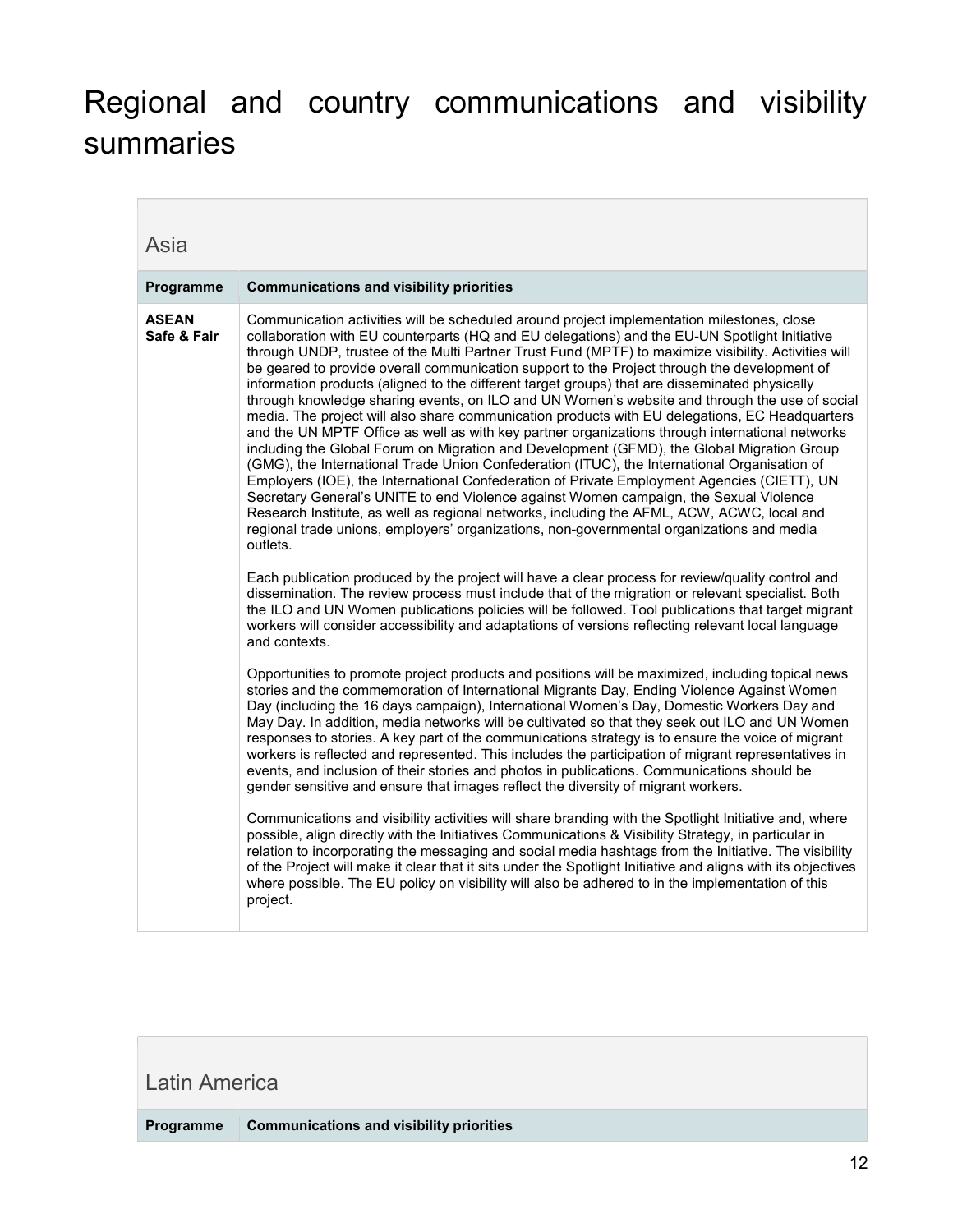| Regional  | Virtual launch of the initiative, with visibility of the European Union and the UN. It will include a<br>press release, social media strategy and dissemination documents with key messages (see<br>below). This high impact and strategic event will be the opportunity to present the regional<br>partnership of the Spotlight initiative. The communication strategy for the event will take into<br>consideration the need to cover the entire region and have a high impact on networks and media,<br>in line with the activities below.                                                                                                                                                                                                      |
|-----------|----------------------------------------------------------------------------------------------------------------------------------------------------------------------------------------------------------------------------------------------------------------------------------------------------------------------------------------------------------------------------------------------------------------------------------------------------------------------------------------------------------------------------------------------------------------------------------------------------------------------------------------------------------------------------------------------------------------------------------------------------|
|           | Development of a strategy for the dissemination of key events, for which the following editorial<br>products will be prepared: - Formal notes on key report releases / publications - News of events -<br>Good practices news - News of networking initiatives - News from key people (champions of the<br>Spotlight Initiative)                                                                                                                                                                                                                                                                                                                                                                                                                   |
|           | Strategy for the creation of the visual image of Spotlight Regional: based on the communication<br>guide of the Global Spotlight Initiative, and with the aim of having coherence in information and<br>communication, an image proposal for Spotlight that uses the logo and communication formats in<br>social networks - and other formats or existing guides - in the design of printed and electronic<br>products, notices in social networks, images for meeting activities, consultation meetings, etc.,<br>adapted to the regional programme.                                                                                                                                                                                              |
|           | Differentiated strategy for key actors: to ensure the arrival of key strategy audiences, a work plan<br>will be developed that includes a differentiated strategy for the most relevant audiences: decision<br>makers in regional / sub-regional intergovernmental institutions; parliament; academy; social and<br>women's organizations (indigenous, Afro-descendants, LGTBI, etc.), general public: men, women,<br>girls and boys. For each segment, key messages linked to the products and results of the<br>programme will be developed, the most relevant means of communication and social networks will<br>be defined, and a calendar of activities linked to the implementation of Spotlight and the production<br>of specific products. |
|           | In order to concentrate all the information of the regional initiative, a web page / platform for<br>Spotlight will be created in the region, where information and news, activities and events will be<br>grouped, knowledge products generated during the proposal, virtual courses, tools, good practices<br>etc. The platform will be managed in conjunction with an institution that ensures its continuity once<br>the project ends. The initiative will prefer the creation of electronic documents that are easy to<br>access, disseminate and at a lower monetary cost and for the environment.                                                                                                                                           |
|           | Resources: Graphic design: Templates for key messages, logos, Publications Spotlight Report,<br>Terms of Reference, Frequently Asked Questions Etc. Good practices, initiatives and other<br>products of the programme                                                                                                                                                                                                                                                                                                                                                                                                                                                                                                                             |
|           | The regional programme will have a communication component for changing social norms, within<br>which journalists / media with the private sector will be working to raise awareness about VAWG<br>reporting and femicide, and in the generation of evidence and tools on communication campaigns<br>to eradicate VAWG and femicide.                                                                                                                                                                                                                                                                                                                                                                                                               |
| Argentina | Creating a communication committee for the Spotlight Initiative, led by the UNFPA and comprised<br>by the UNIC, the persons responsible for UE communications, the RCO, the RUNOs, UNICEF<br>(programme partner) and the communication Officer appointed to that end. Meetings will be held at<br>least on a quarterly basis. Nonetheless, consultations will be constantly made via electronic media.<br>There will be a follow-up on the guidelines to deliver communications to the different parties taking<br>part of the initiative. Preparing progress reports and a final communication report                                                                                                                                             |
|           | Develop and disseminate consistent, clear and evidence-based messages on femicide, violence<br>against women and Spotlight's response using national data. We are planning to write and<br>communicate messages in a customized and segmented manner to appropriately reach different<br>audiences. The messages conveyed will be in line with the applicable religious or social rules of<br>the place where the communication activity is carried out. Activities will observe local norms.                                                                                                                                                                                                                                                      |
|           | Develop and disseminate impactful stories and engaging content for the Spotlight global website<br>and other channels. Developing specific contents for women who face multiple forms of<br>discrimination: women with disabilities, migrant women, indigenous and/or rural women                                                                                                                                                                                                                                                                                                                                                                                                                                                                  |
|           | Develop a series of videos displaying the testimony of women whose lives have experienced a<br>positive impact due to an action carried out or supported by the Spotlight Initiative.                                                                                                                                                                                                                                                                                                                                                                                                                                                                                                                                                              |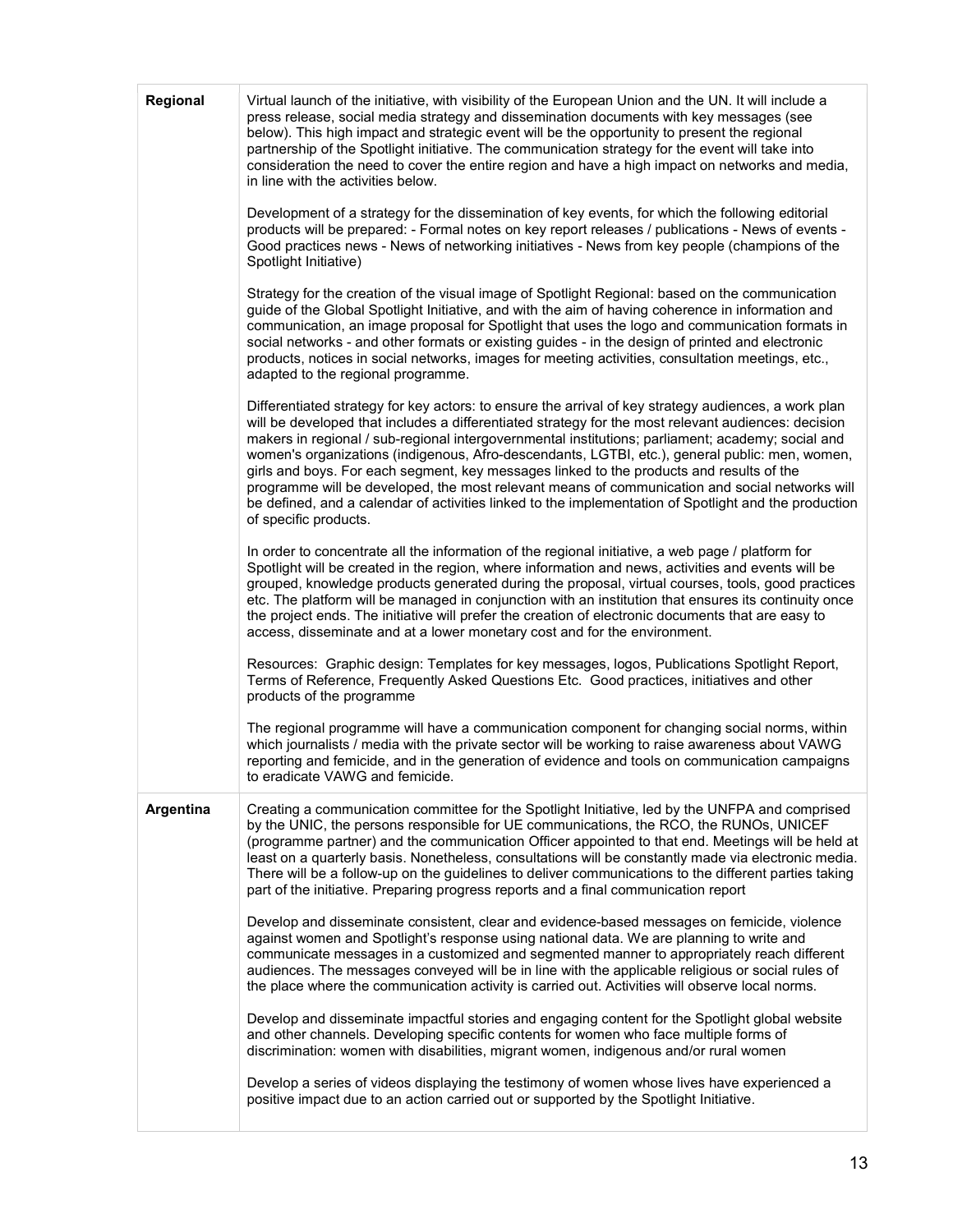| <b>El Salvador</b> | Digital strategy to link civil society groups and influencers, developed and implemented by a<br>communications consultant to support the team of communicators from participating agencies and<br>the Resident Coordinator's Office.                                                                                                                                                                           |
|--------------------|-----------------------------------------------------------------------------------------------------------------------------------------------------------------------------------------------------------------------------------------------------------------------------------------------------------------------------------------------------------------------------------------------------------------|
|                    | Promotion and media outreach of the Spotlight Initiative and its results directed toward influencers,<br>public officials, international cooperation and civil society. Media relations and promotion will be<br>directed by the communicators team of the receiving agencies and the Resident Coordinator's<br>Office and implemented with a communications consultant.                                        |
|                    | Identification and development of life stories about the impact of the Spotlight Initiative in people's<br>lives to reach public officials, international cooperation, diplomatic corps and civil society. Life<br>stories will be developed and produced by the communications consultant, under the supervision<br>of the communicators team of the receiving agencies and the Resident Coordinator's Office. |
|                    | Below the Line (BTL) communication actions in communities where the Spotlight Initiative is being<br>developed. These actions will reach community leaders and women from municipalities in which<br>the Initiative will be implemented and will be planned by the communicators team of the receiving<br>agencies and the Resident Coordinator's Office and implemented with a communications<br>consultant.   |
| Guatemala          | Design, revisions and presentation of communication strategy and communication and visibility<br>plan, in coordination of the technical links in each of the pillars                                                                                                                                                                                                                                            |
|                    | Meetings with publicists, columnists and journalists to find out their perceptions of the problem and<br>make them aware of the contents of the Program, as well as making them our allies.                                                                                                                                                                                                                     |
|                    | Focus groups to test key messages in different audiences                                                                                                                                                                                                                                                                                                                                                        |
|                    | Coordination meetings with government communicators network                                                                                                                                                                                                                                                                                                                                                     |
|                    | Opinion, news and social programs in radio, press and television                                                                                                                                                                                                                                                                                                                                                |
|                    | Weekly spots in government media: Government channel, TGW radio and in Diario de Centro<br>América newspaper                                                                                                                                                                                                                                                                                                    |
|                    | Regular posts on Twitter, Facebook, Instagram, Flickr, YouTube and agency websites and on the<br>Global Spotlight Initiative website                                                                                                                                                                                                                                                                            |
|                    | Presentation of progress and reports                                                                                                                                                                                                                                                                                                                                                                            |
|                    | Commemoration of UN dates: women's day, girl's day, day to end violence against women, day<br>against sexual abuse, and day of human rights.                                                                                                                                                                                                                                                                    |
|                    | Involvement of personalities: singers, athletes, artists and youth leaders                                                                                                                                                                                                                                                                                                                                      |
| <b>Honduras</b>    | Brand development (local tagline templates)                                                                                                                                                                                                                                                                                                                                                                     |
|                    | Development of key messages                                                                                                                                                                                                                                                                                                                                                                                     |
|                    | Digital strategy, social networks                                                                                                                                                                                                                                                                                                                                                                               |
|                    | Promotion and media outreach of the achievements                                                                                                                                                                                                                                                                                                                                                                |
|                    | Identification and elaboration of life stories on the impact of the Spotlight Initiative on people's lives                                                                                                                                                                                                                                                                                                      |
|                    | Development of campaigns for behavior change and social mobilization                                                                                                                                                                                                                                                                                                                                            |
|                    | Support knowledge management processes                                                                                                                                                                                                                                                                                                                                                                          |
|                    | Support for development of publications                                                                                                                                                                                                                                                                                                                                                                         |
|                    | The responsible for the activities will be a National UN Volunteer, expert in Communications, who<br>will work in strict collaboration with the UN Agencies involved and its communication experts, the<br>project coordinator, the inter-agencies coordination group and the EU communication focal point                                                                                                      |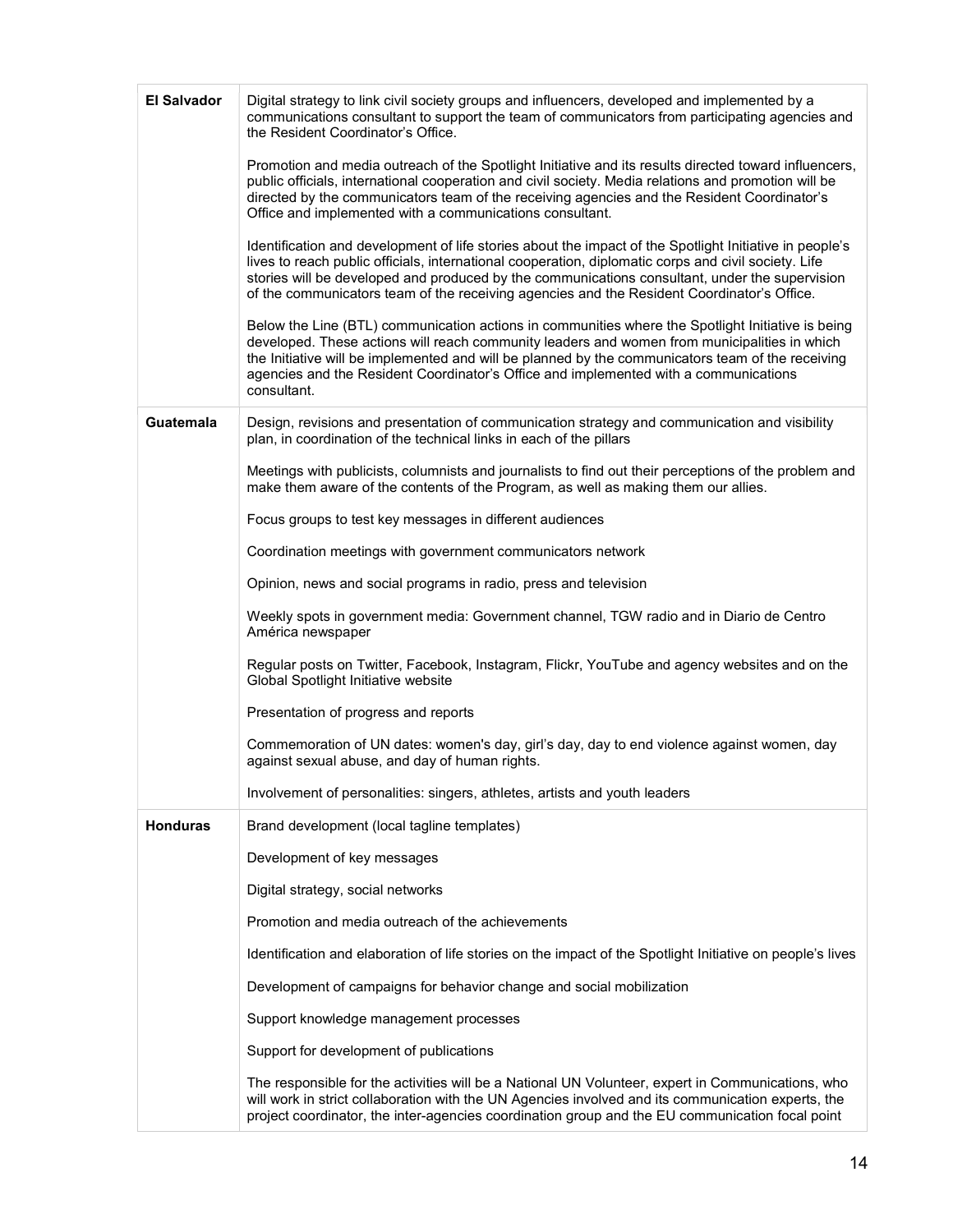| <b>Mexico</b> | Development of a creative concept and a narrative that allows to place the theme and the Initiative<br>in the public imagination. This will include elements such as the definition of a hashtag, a slogan,<br>look and feel, etc.:                              |
|---------------|------------------------------------------------------------------------------------------------------------------------------------------------------------------------------------------------------------------------------------------------------------------|
|               | Development of common key messages around the Initiative in line with the of Communicating as<br>One and SDG quidelines;                                                                                                                                         |
|               | Development of key messages that position the prevention of femicide and VAWG, as well as their<br>specific approaches from the mandate of each agency;                                                                                                          |
|               | Development of a specific dissemination plan for the launch of the Initiative, which each agency<br>can subsequently promote, within times and spaces programmed on the VAWG and femicide<br>matters. The plan will include traditional media and digital media; |
|               | Production and dissemination of audiovisual materials; and,                                                                                                                                                                                                      |
|               | High level event with the highest government authorities' participation to present the Initiative to<br>the media and the community involved.                                                                                                                    |

#### Africa

| Programme | <b>Communications and visibility priorities</b>                                                                                                                                                                                                                                                                            |
|-----------|----------------------------------------------------------------------------------------------------------------------------------------------------------------------------------------------------------------------------------------------------------------------------------------------------------------------------|
| Regional  | Organise global and regional events to commemorate the International Day of Zero Tolerance of<br>FGM (6 February)                                                                                                                                                                                                          |
|           | Side-events on FGM at the UN General Assembly, Africa Union Summit (RECs) and the<br>Commission on the Status of Women (CSW)                                                                                                                                                                                               |
|           | Share information about the Spotlight/Joint Programme initiatives, best practices/innovative<br>approaches and emerging evidence related to FGM                                                                                                                                                                            |
|           | Development of an annual report consolidating achievements at country, regional and global level.                                                                                                                                                                                                                          |
|           | Organize annual journalist field visits to countries.                                                                                                                                                                                                                                                                      |
|           | Organize annual donor field visits to countries.                                                                                                                                                                                                                                                                           |
| Liberia   | Press releases/news notes for LSI local launch, milestones and project conclusion, among others,<br>to be sent out to UN Liberia media and partners list for maximum coverage, to be placed on UN<br>Liberia and EU websites, to be cleared by the EU and co-branded (with the Government where<br>necessary)              |
|           | Multimedia communication products: Photo essays, posters related to programme activities<br>designed, distributed and advertised, clear signposting of EU-supported activities and<br>interventions on UN Liberia's and respective UN agencies' social media platforms, videos on and<br>related to project implementation |
|           | Project articles and stories to be featured on UN Country Team and LSI websites and social media<br>channels, project progress (milestones, workshops, etc.), photo essays of distributions, profiles of<br>beneficiaries, human interest stories                                                                          |
|           | Programme publications: All publications developed by the programme to be co-branded and<br>credit the EU's contribution                                                                                                                                                                                                   |
|           | Workshops: All visibility materials (i.e. banners, briefing/training packages, etc.) to be produced<br>and co-branded with the EU logo, Photos and media coverage facilitated (to the extent possible)                                                                                                                     |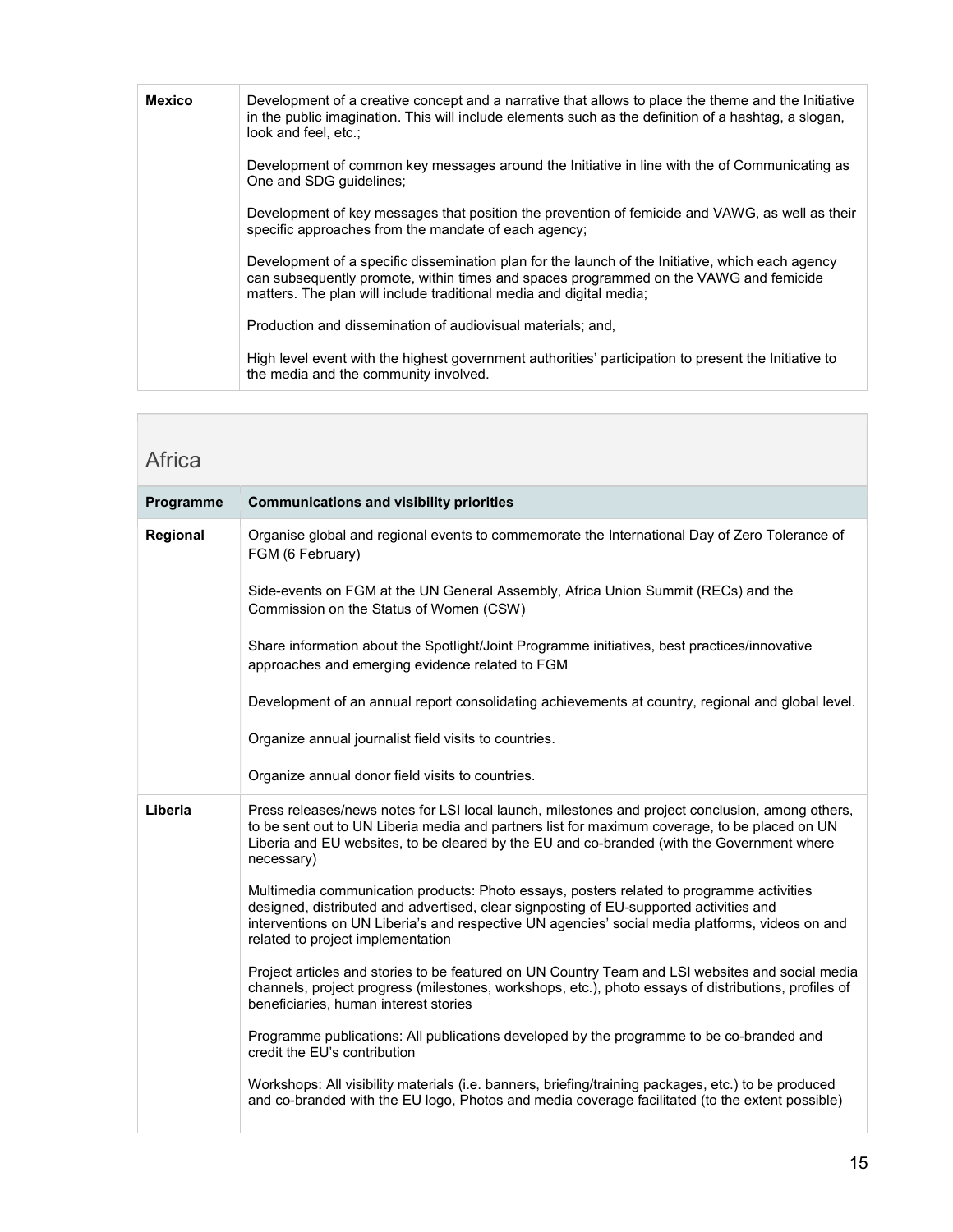|               | EU Delegation field visits: In coordination with EU representatives, pending security and logistics<br>challenges, visits to show the project's progress and impact on beneficiaries and communities will<br>be coordinated.                                                                                                                                                                                                                                                                                                                                                                                                                                                                                                                                                                                                                                                                                                                                                                                                                                                                                                                                                                                                                            |
|---------------|---------------------------------------------------------------------------------------------------------------------------------------------------------------------------------------------------------------------------------------------------------------------------------------------------------------------------------------------------------------------------------------------------------------------------------------------------------------------------------------------------------------------------------------------------------------------------------------------------------------------------------------------------------------------------------------------------------------------------------------------------------------------------------------------------------------------------------------------------------------------------------------------------------------------------------------------------------------------------------------------------------------------------------------------------------------------------------------------------------------------------------------------------------------------------------------------------------------------------------------------------------|
|               | Sensitization of implementing partners: It will be made clear to all LSI programme implementing<br>partners (government counterparts, CSOs including women's groups, etc.) that the programme<br>and their activities are funded by the EU's contribution                                                                                                                                                                                                                                                                                                                                                                                                                                                                                                                                                                                                                                                                                                                                                                                                                                                                                                                                                                                               |
|               | EU visibility on programme-related supplies: Programme supplies such as Post-Exposure<br>Preventive kits and other supply items that will be procured from the LSI will have the EU logo and<br>mention of the EU's contribution. Posters/calendars/T-shirts/hats and other visibility materials<br>produced for events and activities as required, all branded with the EU logo.                                                                                                                                                                                                                                                                                                                                                                                                                                                                                                                                                                                                                                                                                                                                                                                                                                                                       |
| <b>Mali</b>   | L'information du grand public, en particulier les bénéficiaires, les leaders religieux et traditionnels<br>et les communautés sur les conséquences néfastes des VFF, l'existence des services de prise en<br>charge, les systèmes de référencement.                                                                                                                                                                                                                                                                                                                                                                                                                                                                                                                                                                                                                                                                                                                                                                                                                                                                                                                                                                                                     |
|               | Le développement des alliances avec des publics spécifiques et des personnes et groupes<br>influents pour un plaidoyer fort afin d'influencer les lois, les politiques les attitudes et les<br>comportements en faveur de l'élimination des violences faites aux femmes et filles, y compris les<br>VSBG et pratiques, au Mali.                                                                                                                                                                                                                                                                                                                                                                                                                                                                                                                                                                                                                                                                                                                                                                                                                                                                                                                         |
|               | Le partage de connaissances : La communication servira de canal pour véhiculer et partager les<br>pratiques et les normes positives en vigueur pour la protection des femmes et des filles contre les<br>violences, le respect de leurs droits de santé sexuelle et reproductive.                                                                                                                                                                                                                                                                                                                                                                                                                                                                                                                                                                                                                                                                                                                                                                                                                                                                                                                                                                       |
|               | L'approche utilisée consistera à recourir à combiner des canaux de communication<br>interpersonnels tels que les griots emblématiques, les chefs traditionnels et religieux, avec des<br>canaux modernes tels que les médias de masse et sociaux pour pouvoir atteindre et engager tous<br>les âges et groupes sociaux au sein de pays. Les publications d'article et les rapports sur les<br>résultats du Programme seront également utilisés.                                                                                                                                                                                                                                                                                                                                                                                                                                                                                                                                                                                                                                                                                                                                                                                                         |
|               | En ce qui concerne la visibilité du bailleur, les réseaux sociaux seront mis à profit. Des messages<br>(tweets et des posts Facebook), permettront d'informer sur des activités et communiquer des<br>messages clés. Les interviews seront exploitées pour révéler l'impact réel du projet sur la vie des<br>bénéficiaires.                                                                                                                                                                                                                                                                                                                                                                                                                                                                                                                                                                                                                                                                                                                                                                                                                                                                                                                             |
|               | Au-delà des réseaux sociaux, des fiches d'information seront développées de manière périodique<br>et disséminées en ligne.                                                                                                                                                                                                                                                                                                                                                                                                                                                                                                                                                                                                                                                                                                                                                                                                                                                                                                                                                                                                                                                                                                                              |
|               | Les relations avec les médias seront renforcées à travers des conférences de presse<br>semestrielles, des visites de terrains et la dissémination de dossiers de presse à l'attention des<br>journalistes et bloggeurs nationaux et internationaux.                                                                                                                                                                                                                                                                                                                                                                                                                                                                                                                                                                                                                                                                                                                                                                                                                                                                                                                                                                                                     |
|               | Tous les produits/ actions de communication seront conforment aux lignes directrices édictées par<br>le Secrétariat Spotlight de sorte que.                                                                                                                                                                                                                                                                                                                                                                                                                                                                                                                                                                                                                                                                                                                                                                                                                                                                                                                                                                                                                                                                                                             |
| <b>Malawi</b> | Advocacy: Working with traditional leaders and faith-based organizations will change acceptable<br>practices related to VAWG in the private and public sphere including within the home, community,<br>school and at churches and mosques. We will work with chiefs, tradition initiators, religious<br>leaders, teachers and use champions in these institutions to inspire and encourage others around<br>to end VAWG and HP.                                                                                                                                                                                                                                                                                                                                                                                                                                                                                                                                                                                                                                                                                                                                                                                                                         |
|               | Enforcement and accountability: In cases of VAWG, they resort to go to family members,<br>traditional and religious authorities first to seek help and then to the hospital or police. However, in<br>most cases family members, traditional and religious authorities may not escalate the cases to the<br>next level due to religious and entrenched traditional believes as well as fear of reprisals. Action is<br>therefore not taken towards perpetrators of violence. In situations where cases have been reported<br>to police, there are problems of victims suffering further violence, stigma and ridicule and problems<br>accessing courts. For example, the woman or the girl must keep coming to court, which costs time<br>and money, and have no legal representation leading to cases being dropped while in the course<br>of this lose scarce resources - money and time. There seems laxity in accountability at different<br>levels including the police, traditional leaders and other family members. There are also cases<br>where survivors of violence frustrate because of the long drawn out legal process and decide to<br>settle matters outside of court. Such settlements are especially common in cases of rape whereby |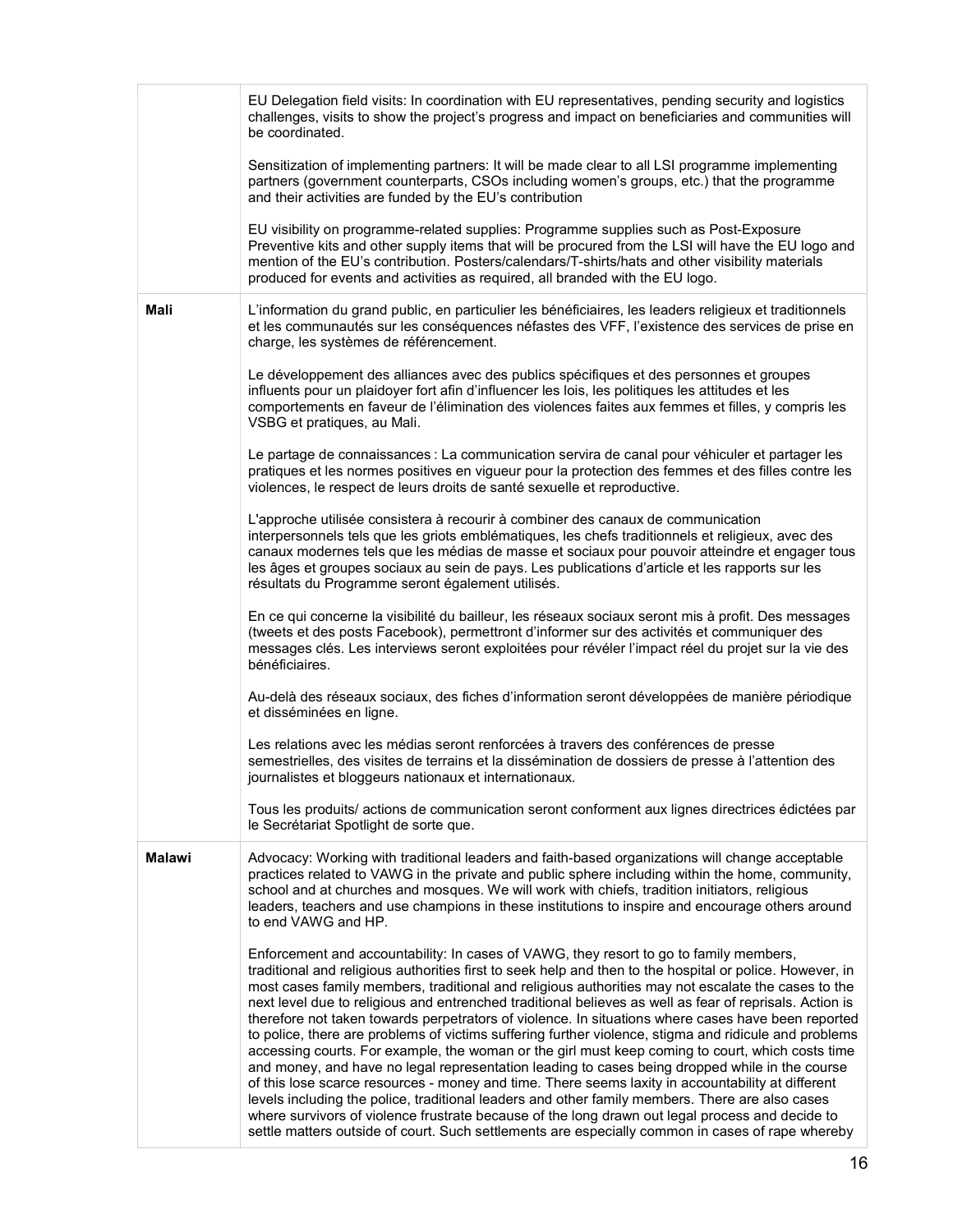|            | parents drop court case in favour of receiving money as compensations from the perpetrator.                                                                                                                                                                                                                                                                                                                                                                                                                                                                                                                                                                                                                                                |
|------------|--------------------------------------------------------------------------------------------------------------------------------------------------------------------------------------------------------------------------------------------------------------------------------------------------------------------------------------------------------------------------------------------------------------------------------------------------------------------------------------------------------------------------------------------------------------------------------------------------------------------------------------------------------------------------------------------------------------------------------------------|
|            | Awareness raising on rights and responsibilities: Women and girls are central to the Spotlight<br>Initiative. It is informed by the rights-based approach which means ensuring that women and girls<br>recognize and understand that no one has the right to violate them. They need to further recognize<br>that any violation of such rights warrants some action towards the perpetrator and that they can<br>further seek redress. Therefore, women and girls need to be empowered with information and<br>knowledge about their rights in order to claim them but also to challenge common practices that<br>encourage violence towards them.                                                                                         |
|            | Media engagement: To engage the national and community-based media as key stakeholders in<br>raising awareness about the Spotlight Initiative as well as enhancing behavioural change<br>communication. This will involve production of strategic media content and placements, extending<br>to social media platforms.                                                                                                                                                                                                                                                                                                                                                                                                                    |
|            | Working in partnership: All UN Agencies taking part in the Spotlight Initiative will be working in<br>partnership through coordinated key messaging to avoid duplication of communication and<br>advocacy efforts. The Joint program secretariat's communication focal person will coordinate with<br>the four RUNOs communication specialist as well as those in key Ministries and capacities at<br>District level to ensure all communication and visibility activities under the Spotlight initiative are<br>implemented according to schedule and are of high quality. Other partners who are working in<br>similar projects outside the UN will also be engaged to ensure a coordinated approach in<br>addressing common challenges. |
| Mozambique | Awareness-raising, for the public, to create broad social movements against child marriage, SGBV<br>and other forms of violence against women and girls in partnership with civil society organizations<br>especially women's and youth organizations, religious, community leaders. These will include<br>monthly outreach on a topic related to SGBV, HP and or SRHR via the national webpage in<br>Portuguese and local languages were possible, Facebook, Twitter and Instagram linked with<br>Orange Day on the 25 <sup>th</sup> of every month. The SLI Mozambique will employ various content types:                                                                                                                                |
|            | Stories: finding, developing and curate impactful stories of the transformation in the lives of<br>survivors and agents of change - the women and girls that SLI serves with a focus on SLI<br>implementation activities and impact. These will include Quarterly newsletter stories and monthly<br>updates from the SLI Mozambique activities as well as targeted activities annually during the 16<br>Days of Activism including briefing sessions and capacity building targeting to high level officials<br>on EVAWG. Stories should be developed using the Issue, Action, Impact model.                                                                                                                                               |
|            | Video: leveraging the global and local demand and interest in video content, video made<br>specifically for social media platforms - will the main focus. This will complement/harness<br>mobilization activities focused on families and communities promoting ownership of a<br>Mozambique free from Violence and include National level media campaigns including periodic<br>TV and radio spots as well as billboards on SGBV, HP and SRHR.                                                                                                                                                                                                                                                                                            |
|            | Photography: High-quality photographs and images are critical components of any website or<br>social media story. These will be linked to SLI Visibility for International Women's Day (March $8^{\text{th}}$ ),<br>Mozambican Women's Day (April 7 <sup>th</sup> ), International Day of the Girl Child (October 11),<br>International Day for Rural Women (October 15 <sup>th</sup> ), International Human Rights Day (December<br>10th). In ensuring an SLI presence via a booth, presentation, poster or other promotional material<br>at key national events in Maputo, Gaza, Manica and Nampula, photography will be a key<br>component of such efforts.                                                                             |
|            | Infographics: Infographics are a visual representation of data and information for complex ideas<br>and issues such as SGBV, HP and SRHRs. This will include the "Will You" campaign, seeking<br>commitments on EVAWG and the "Did You Know" campaign making visible key facts and trends<br>on SGBV, HP and SRHR in Mozambique and the three provinces <sup>[2]</sup> ;                                                                                                                                                                                                                                                                                                                                                                   |
|            | Print and publications: Documents such as factsheets, banners, posters and other printed<br>materials conforming to the Spotlight Initiative Brand Guidelines. These will inform quarterly<br>press briefings on SLI with the Government of Mozambique and the EU Delegation including<br>engagement on popular TV shows e.g. A Tarde e Sua; the quarterly newsletter in Portuguese<br>highlighting key SLI activities and shared via email, Twitter, Facebook and Instagram with media<br>contacts, development partners, Government agencies and CSOs; Promotion of the Women's<br>Empowerment Principles in collaboration with UN Women; and High-level engagement with                                                                 |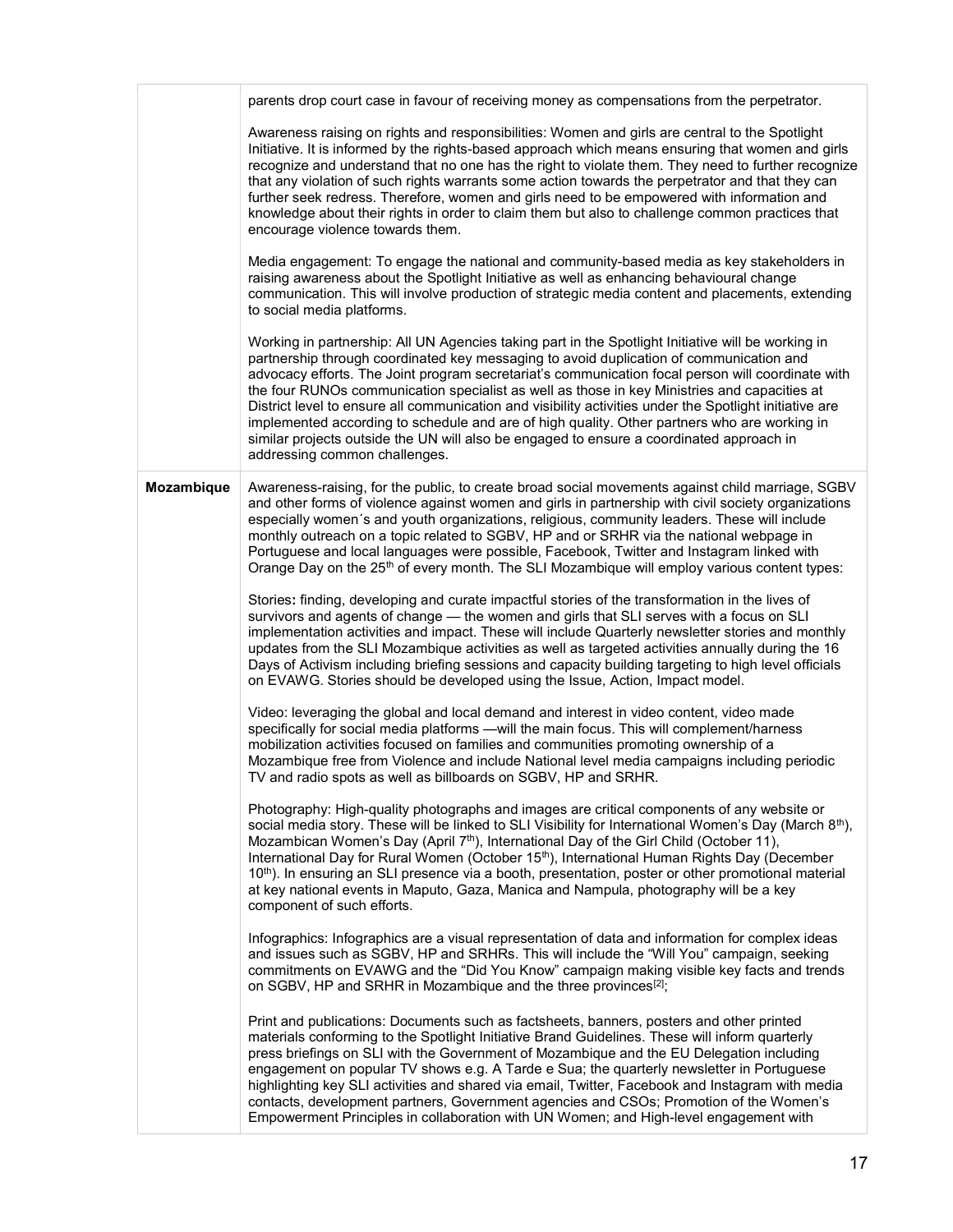|              | HeforShe Champion (#ElesporElas).                                                                                                                                                                                                                                                                                                                                                                                                                                                                                                                                                                                                                                                                                  |
|--------------|--------------------------------------------------------------------------------------------------------------------------------------------------------------------------------------------------------------------------------------------------------------------------------------------------------------------------------------------------------------------------------------------------------------------------------------------------------------------------------------------------------------------------------------------------------------------------------------------------------------------------------------------------------------------------------------------------------------------|
|              | Heads of Agencies of the RUNOs will also play an important role in visibly leading and<br>exemplifying the principles of Spotlight - allocating at least 5% of their time to this with an extra<br>5% of time being provided by the Lead Agency. Similarly, members of the SPSC are expected to<br>be HeforShe Champions in word and deed, along with members of the National CSO Reference<br>Group.                                                                                                                                                                                                                                                                                                              |
| <b>Niger</b> | Des séries d'événements de plaidoyer public seront organisés en fonction des moments clés<br>définis préalablement par l'initiative. Des produits de communication seront déclinés des<br>publications, des recherches, des études et des évaluation réalisés dans le cadre de l'initiative - et<br>serviront d'éléments pour alimenter le plaidoyer mené par le programme (événement de<br>lancement des publications ; réalisation de produits de communication, média et digitaux, etc.). La<br>composante attachera une attention particulière à sa stratégie d'engagement avec les médias - y<br>compris le renforcement de leurs capacités - pour servir d'alliés stratégiques en faveur de<br>l'initiative. |
|              | Organisation d'une série d'événements spéciaux de plaidoyer aligné avec les moments clés<br>inscrits dans le cadre de l'initiative : cérémonie de lancement de l'initiative, lors de séries d'ateliers<br>prévus dans le cadre de l'initiative, lancement et restitution des études, y compris les événements<br>lies aux produits médias (production d'un film) inscrits dans le cadre de l'initiative                                                                                                                                                                                                                                                                                                            |
|              | Identification et nomination d'influenceurs et d'ambassadeurs nationaux de l'initiative – qui servira<br>de porte-voix de l'initiative au niveau national et international - dotés de plan d'action annuel de<br>plaidoyer public                                                                                                                                                                                                                                                                                                                                                                                                                                                                                  |
|              | Organisation d'une série de descentes de presse avec les médias nationaux pour démontrer<br>l'impact des interventions inscrites dans le cadre de l'initiative                                                                                                                                                                                                                                                                                                                                                                                                                                                                                                                                                     |
|              | Sur la base des études et des évaluations réalisées dans le cadre de l'initiative, produire des<br>produits médiatiques multicanaux (y compris digitaux) plus accessibles au public et facile à digérer<br>pour la dissémination des résultats de ces études (Résumé ; brochure ; highlights ; factographes,<br>$etc.$ )                                                                                                                                                                                                                                                                                                                                                                                           |
|              | La composante « Communication et Visibilité » explorera les plateformes (online ou offline) les<br>mieux adaptées pour permettre d'engager un dialogue avec les adolescentes/ts et d'assurer la<br>médiation entre eux et les autres parties prenantes                                                                                                                                                                                                                                                                                                                                                                                                                                                             |
|              | Explorer la mise en œuvre pilote d'initiatives/campagnes digitales au niveau national afin<br>d'encourager la conversation autour des problématiques traitées par l'initiative et<br>identifier/engager dans ce cadre des influenceurs digitaux pour une amplification optimale au<br>niveau national                                                                                                                                                                                                                                                                                                                                                                                                              |
|              | Assurer l'alimentation, la gestion et la modération régulières de la page web de Spotlight dédiée<br>au Niger et des différentes plateformes de réseaux sociaux et produire les produits engageants et<br>adaptés en coordination avec les agences impliquées (Web, Facebook, Twitter, Instagram et<br>YouTube) et renforcer la communication avec les points focaux au niveau régional et global pour<br>une meilleure amplification de la portée de nos messages                                                                                                                                                                                                                                                 |
|              | Identifier, documenter des modèles de réussite parmi les jeunes dans le but d'inspirer la jeunesse<br>nigérienne dans le cadre de la lutte contre la VBG, VSBG et PN                                                                                                                                                                                                                                                                                                                                                                                                                                                                                                                                               |
|              | Piloter des séries d'initiatives de production médiatique avec les jeunes et les adolescents pour<br>mettre en avant leur perception de la situation et les appuyer dans le plaidoyer qu'ils mènent en<br>leur faveur (ateliers photos, video, storytelling faits par les jeunes)                                                                                                                                                                                                                                                                                                                                                                                                                                  |
|              | Produire des séries de produits de communication adaptées aux plateformes digitales (vidéo,<br>human interest stories, photo essay) pour diffusion aux différentes plateformes existantes                                                                                                                                                                                                                                                                                                                                                                                                                                                                                                                          |
|              | Renforcer la capacité des différents communicateurs des agences impliquées dans le projet dans<br>la production médiatique (photographie ; storytelling ; etc.)                                                                                                                                                                                                                                                                                                                                                                                                                                                                                                                                                    |
|              | Réaliser un kit imprimé de présentation de l'initiative dans le but de la promouvoir parmi les<br>différentes audiences                                                                                                                                                                                                                                                                                                                                                                                                                                                                                                                                                                                            |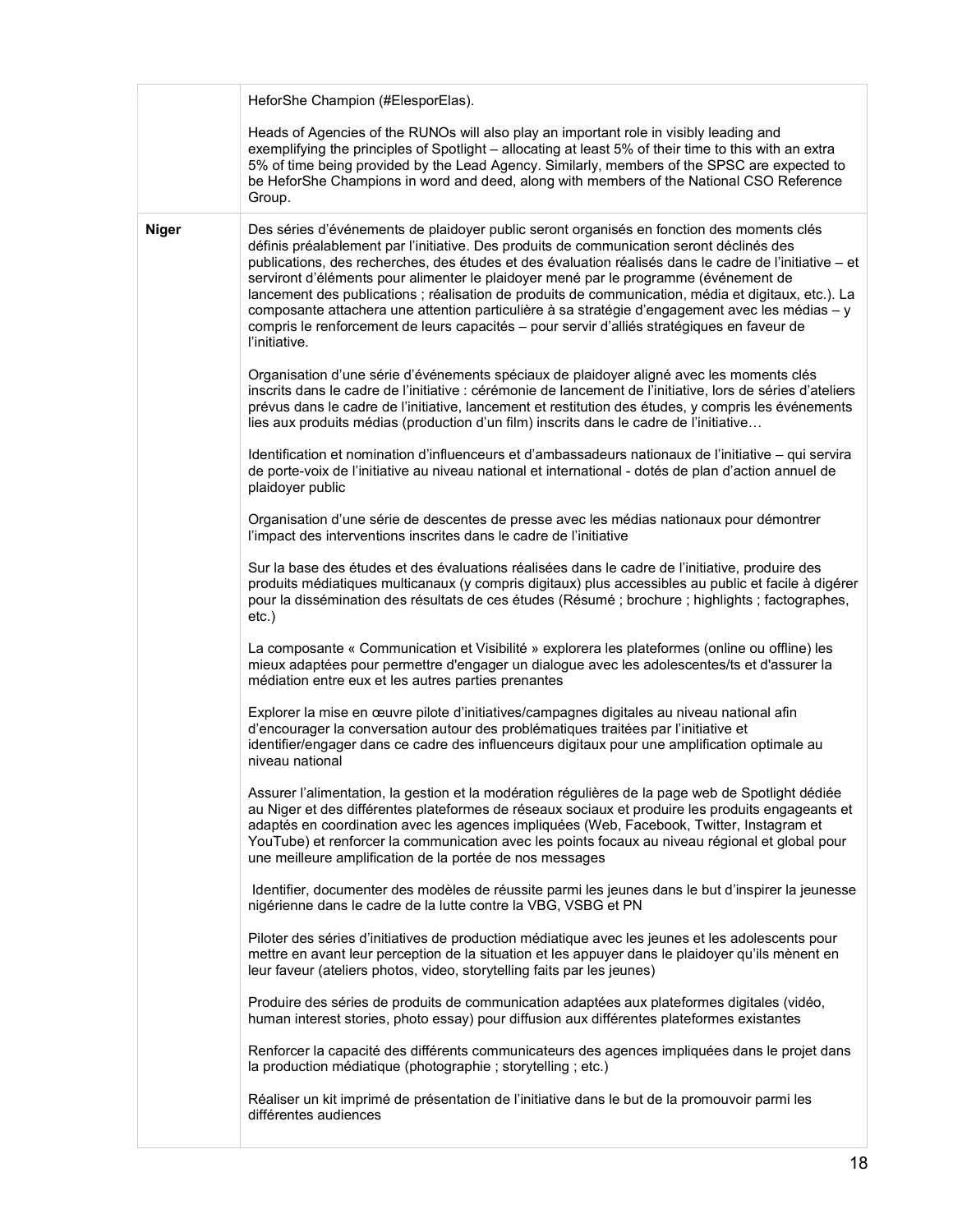|         | Produire tous les six mois un bulletin d'information destiné à l'ensemble des parties prenantes<br>pour démontrer l'impact de l'initiative                                                                                                                                                                                       |
|---------|----------------------------------------------------------------------------------------------------------------------------------------------------------------------------------------------------------------------------------------------------------------------------------------------------------------------------------|
|         | Produire annuellement une version light et public-friendly de rapport annuel sur l'initiative qui sera<br>distribuée à l'ensemble des parties prenantes                                                                                                                                                                          |
|         | Produire des articles de visibilité relatives à l'initiative - incluant la production des différentes<br>signalétiques de l'initiative dans les sites d'implémentation ; lors des ateliers ; des t-shirts et autres<br>articles pour les agents communautaires impliqués dans la mise en œuvre de l'initiative                   |
|         | Produire des séries de courte vidéo et des paquets multimédia pour dissémination au niveau<br>global, pour utilisation lors d'événements internationaux liées à l'initiative                                                                                                                                                     |
|         | Dans toutes les activités de communication, la composante « Communication et Visibilité »<br>s'assurera de la visibilité du donateur en ligne avec les exigences et les guidelines de visibilité de<br>l'initiative.                                                                                                             |
| Nigeria | Produce content to be included in UN Newsletter: Main activities of the initiative will be captured in<br>the UN's existing newsletter which is widely shared within and beyond the UN                                                                                                                                           |
|         | Ensure coordination through UNCG Meetings: The existing coordination forum for communication<br>will be used to coordinate certain joint activities                                                                                                                                                                              |
|         | Outreach and engagement with Media: Outreach and engagement with local and national media.<br>Production of media content (including articles, radio content and op-eds) as well as media<br>briefings                                                                                                                           |
|         | Produce material for Spotlight Initiative Website: Material will be produced to be placed on the<br>global website                                                                                                                                                                                                               |
|         | Produce and post content on One UN Website: Material will be produced to be placed on the One<br>UN Nigeria website                                                                                                                                                                                                              |
|         | Produce Information products (e.g. video, leaflets, posters, annual report): Online and offline<br>information products will be produced and be used to support the two main objectives                                                                                                                                          |
|         | Engage Influencers and Media Personalities: The SI will / develop relationships with influential<br>media personalities and follow/engage them on social media and share information, especially at<br>critical times (when there is Spotlight Initiative-related news or messaging to promote) or on<br>special days            |
|         | Conduct Communication Training: Relevant communication officers will be trained in line with the<br><b>SI Communication Guideline</b>                                                                                                                                                                                            |
|         | Conduct Perception survey and do crowdsourcing: Support will be provided to ensure that<br>knowledge management activities are in line with communication guidelines                                                                                                                                                             |
|         | Produce and post content on Social Media (Facebook, Twitter, Flickr, blogs etc): High social media<br>presence will be a key activity; including producing new content such as photos and video but also<br>engaging with other stakeholders                                                                                     |
|         | Carry out joint visibility events (including EU-UN events) : Joint events and celebrations will be<br>organized on relevant selected days including the International Day for the Elimination of Violence<br>Against Women, International Women's Day, or World Day against Trafficking in Persons)                              |
|         | Carry out Communication 4 Development activities: Partnerships with key civil society, media, and<br>UN and other partners who specialize in communications for development and communications for<br>social and behavioral change should be cultivated. Activities will go beyond traditional awareness<br>raising and advocacy |
|         | Organize high-level launch at the country level: Key objectives is to ensure high-level participation<br>from the Government's, EU's and UN's side                                                                                                                                                                               |
|         | Conduct High-level advocacy : Advocacy messages will be developed and shared                                                                                                                                                                                                                                                     |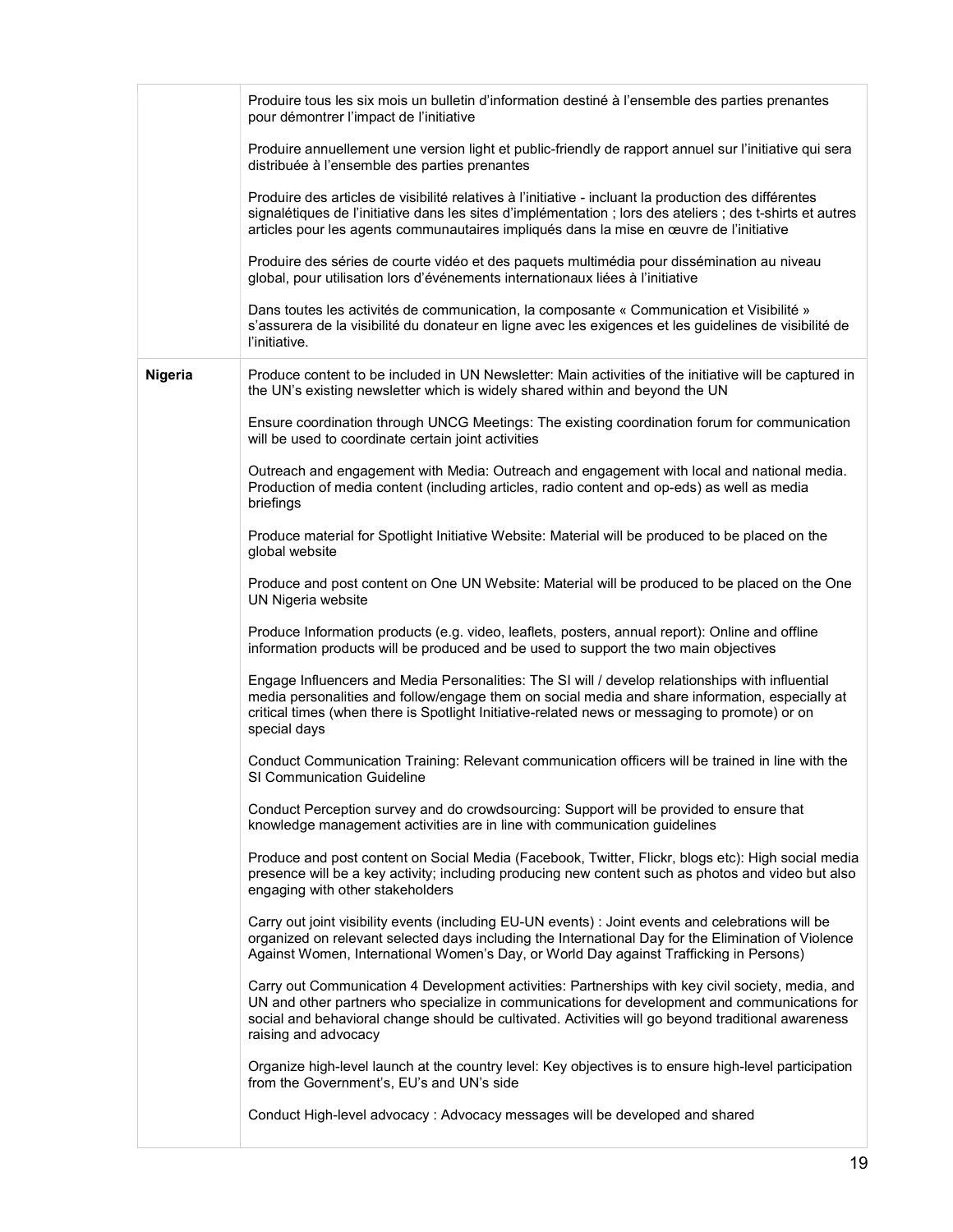|                 | Organize Forums for knowledge building, networking, knowledge capturing : Events will include<br>Knowledge Building Forum, Youth Engagement Summits, Youth Café - focus will be on leaving no<br>one behind and engaging with priority groups (including youth, key affected population, private<br>sector, academia, CSOs)    |
|-----------------|--------------------------------------------------------------------------------------------------------------------------------------------------------------------------------------------------------------------------------------------------------------------------------------------------------------------------------|
| Uganda          | Baseline and periodic surveys - to determine the levels of awareness about the Spotlight Initiative<br>and violence against women and girls in Uganda using measurable indicators and that track<br>progress over time.                                                                                                        |
|                 | Launch of the Spotlight initiative – preceded by radio and television talk shows and spot<br>messages, and social media buzz.                                                                                                                                                                                                  |
|                 | A multi-media campaign over the first 2-year period of the project focusing on a different target<br>group each quarter, for example women and girls, men and boys etc. Campaigns may involve<br>involving the communication activities below:                                                                                 |
|                 | Radio and Television info spots prepared by UN and CSO partner technical staff to raise<br>awareness about violence against women and girls in Uganda and Spotlight including the project<br>donors EU and United Nations                                                                                                      |
|                 | Radio and Television Talk shows by UN and CSO technical staff, Cultural, religious and opinion<br>leaders to raise about violence against women and girls in Uganda and Spotlight including the<br>project donors EU and United Nations.                                                                                       |
|                 | Production of multimedia and audio-visual materials - radio and television info spots, videos,<br>photographs and infographics.                                                                                                                                                                                                |
|                 | Events - periodically in participating districts, leveraging international days such as Women's Days,<br>Rural Women's Day, Girl Child Day, 16 Days of Activism, or others.                                                                                                                                                    |
|                 | Production of Learning/Job aids - booklets, briefs, charts, and guides for service providers                                                                                                                                                                                                                                   |
|                 | Production of Information, Education and Communication (IEC) materials - signboards, posters,<br>information sheets, fliers, banners, stickers, T-shirts and other promotional materials. IEC<br>materials will have Spotlight, EU and UN logos in line with the Spotlight initiative branding<br>guidelines.                  |
|                 | Media relations - media trainings, press releases, press conferences, Op-Eds, journalists' field<br>visits and sharing publications.                                                                                                                                                                                           |
|                 | Public advocacy and engagement events - commemorate international events including<br>International Women's Day, Day of the African Child, International Day of the Girl Child and 16<br>Days of Activism.                                                                                                                     |
|                 | Online and social media – human interest stories documented and published on agency websites,<br>tweet-ups, regular updates on Facebook and YouTube.                                                                                                                                                                           |
|                 | Op-eds - RCO Communications specialists supported by UN Communication Group                                                                                                                                                                                                                                                    |
|                 | Websites and social media accounts from RCO and respective agencies (including Facebook,<br>Twitter) will be used to announce key events and to keep the public updated about key progress of<br>the Spotlight Initiative. The UN agencies will develop social media plans for key moments during<br>the Spotlight Initiative. |
|                 | Speeches by the UN Resident Coordinator and Heads of UN Agencies involved in the Spotlight<br>Initiative.                                                                                                                                                                                                                      |
|                 | Communications will ensure the EU's logo and visibility on signboards, display panels, banners,<br>plaques and any other visibility materials.                                                                                                                                                                                 |
|                 | With support and guidance from the RCO, the activities will be coordinated with all agencies and<br>implemented by respective agencies as agreed upon and/required                                                                                                                                                             |
| <b>Zimbabwe</b> | Develop communications strategy: The Zimbabwe Spotlight Initiative's communications strategy                                                                                                                                                                                                                                   |